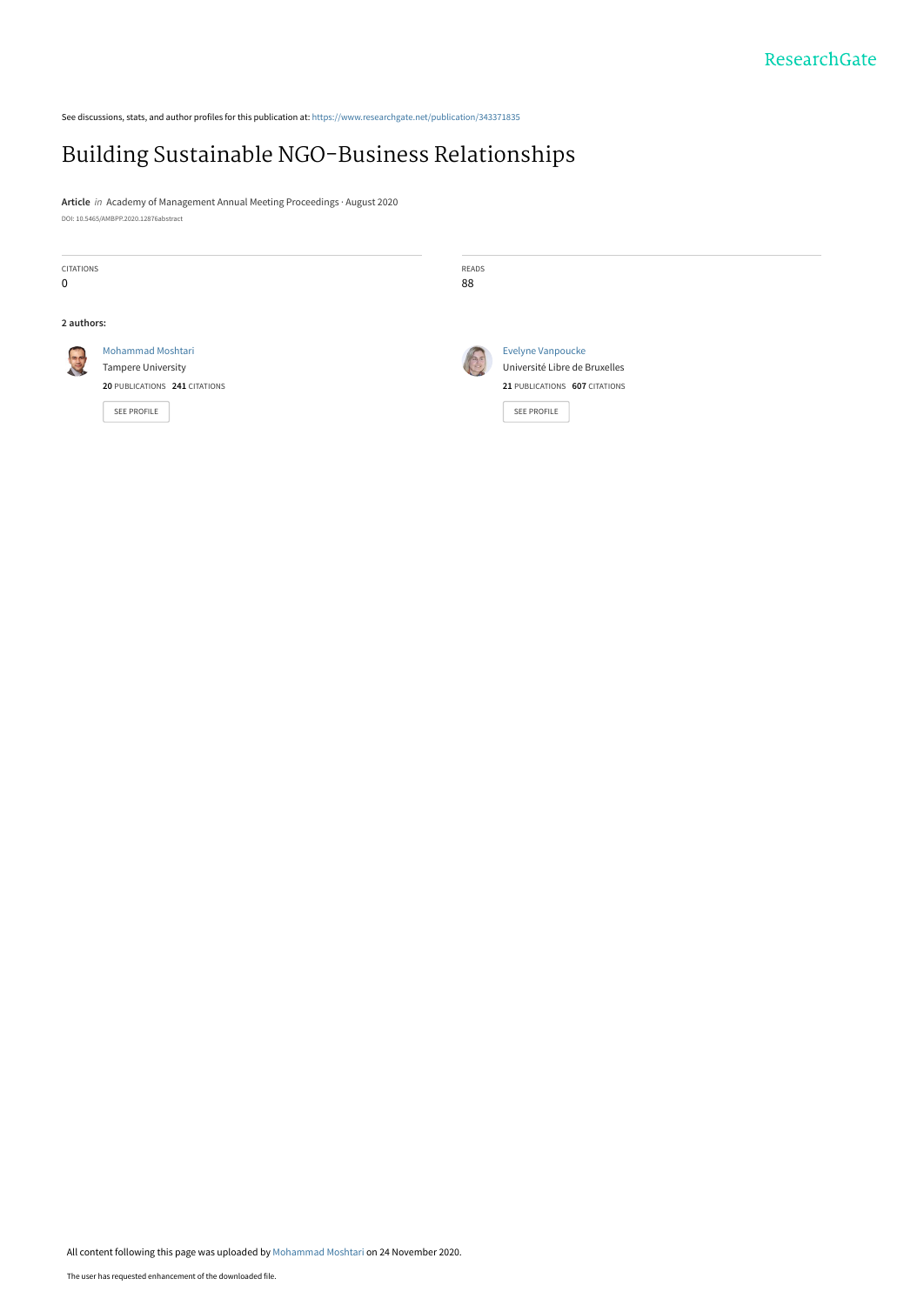

# BUILDING SUCCESSFUL NGO–BUSINESS RELATIONSHIPS: A SOCIAL CAPITAL PERSPECTIVE

MOHAMMAD MOSHTARI<sup>D</sup> Tampere University

# EVELYNE VANPOUCKED Universite libre de Bruxelles

While NGO–business relationships have much in common with buyer–supplier relationships, the literature specifically indicates several additional challenges in achieving effective and efficient NGO–business relationships. The present study seeks to understand how NGOs and businesses can overcome these additional challenges. From a practitioner's viewpoint, we not only strive to acknowledge the complementarity of NGOs and businesses for implementing successful relationship practices but also seek to understand how these understudied cross-sector relationships can be successfully built. We use a multicase study design to investigate nine NGO–business relationships in a humanitarian context. This study contributes to the supply chain literature by demonstrating how social capital mitigates tensions within NGO–business relationships, that is, by indicating that social capital has not only a bonding, but also a bridging role when building cross-sectoral relationships. In summary, our analysis enabled us to present a more generic process framework for creating social capital within NGO–business relationships. It shows that trust within NGO–business relationships appears to develop more naturally compared to commercial relationships, but that these relationships require more effort in terms of structural and cognitive capital to ensure that partners communicate and share knowledge efficiently, as there are inherent differences in goals and communication languages between NGOs and businesses.

*Keywords:* NGO–business relationships; social capital; interorganizational relationships; cross-sectoral relationships; humanitarian supply chain

## INTRODUCTION

Around the world, disaster relief and development challenges call for decisive action from all potential actors. As these problems are multifaceted and resource intensive, they have been described as complex and turbulent (Van Wassenhove, 2006). While governments and nongovernmental organizations (NGOs) have traditionally dealt with these relief and development challenges, they are now acknowledged as a more widely shared social responsibility. Thus, NGOs and government organizations are joined by businesses or local community groups to implement disaster relief and development programs such as poverty reduction, equal rights for children and women, and support for refugees and displaced people (Goncalves & Moshtari, 2016).

Scholars and leading practitioners agree that preparing for and responding to worldwide disaster relief and development challenges are beyond the capacity and mandate of any one organization. To enhance the effectiveness and efficiency of these disaster relief and development activities, different types of organizations need to collaborate in diverse ways (Demiroz & Kapucu, 2015). Accordingly, NGO–business relationships are becoming essential to dealing with complex and turbulent disaster relief and development challenges (e.g., Kovacs & Spens, 2007; Nurmala, de Vries, & de Leeuw, 2018). For example, in line with the recommendation of World Humanitarian Summit Synthesis Report (WHS, 2016), some NGOs have started to embrace collaborations with businesses as an important strategic pillar for generating value in their disaster relief and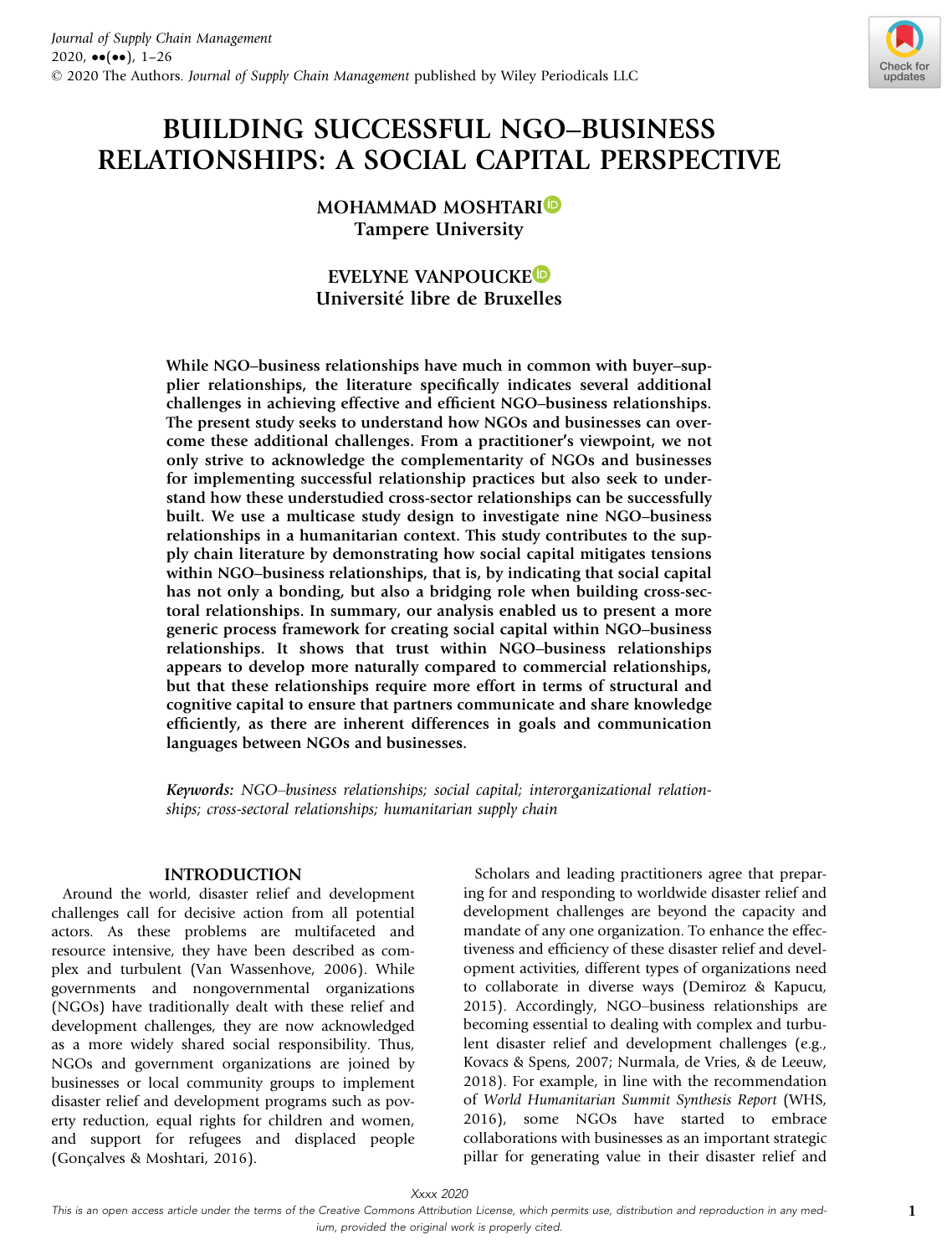development missions. While both NGOs and businesses are concerned about creating a sustainable future for all (UN, 2015), efforts to develop collaborative relationships between NGOs and businesses have been limited and slow (Bealt, Fernández Barrera, & Mansouri, 2016; Nurmala et al., 2018).

The stakes for collaborations are particularly high in humanitarian NGO–business relationships, which involve the delivery of products and services to people in need by NGOs, during emergencies or as part of development programs (Pedraza-Martinez & Van Wassenhove, 2016). For this reason, we specifically focus our cases on NGO–business relationships in the humanitarian context. Nevertheless, we believe that our results can be generalized to diverse NGO–business relationships beyond the humanitarian context, as the literature suggests that the tensions that characterize these cross-sector relationships are similar across diverse NGO contexts, including environmental activism, human rights work, and cultural preservation.

We study NGO–business relationships that contribute to both the NGO and the business supply chain of its partner(s). Although the initial impetus for an NGO–business relationship is often to assist the NGO in terms of assets and knowledge to support its operations, our research shows that businesses also learn and create value through these relationships. We also provide a more strategic perspective on previous research that focused on the specific role of an NGO in the commercial supply chain context (Dahan et al., 2010; Perez-Aleman & Sandilands, 2008; Rodriguez et al., 2016). While there have been previous research studies on how and why NGO–business relationships should be formed (Clarke & Fuller, 2010; Erakovich & Anderson, 2013), there is a lack of evidence-based research investigating the characteristics of successful NGO–business relationships (Van Tulder et al., 2016). This is of particular interest, as the evidence suggests that NGO–business relationships often fail to deliver transformational change (Gualandris & Klassen, 2018; Kolk & Lenfant, 2012).

In NGO–business relationships, the roles of the NGO and business are different. Specifically, humanitarian NGOs often have the authority to operate in affected regions in the aftermath of a disaster. Businesses have expertise and many more resources than NGOs but are limited in any humanitarian operation as they are regarded as economic institutions with conflicting goals and lacking the legitimacy needed to work independently in the humanitarian sector. In addition, businesses have concerns such as ensuring the security and safety of their staff, monitoring legal liability regarding their operations, and controlling reputational risk (Bassett, 2015; WHS, 2015). Accordingly, an effective alternative for these corporations is to establish a relationship with an NGO that can

work as a facilitator in designing and managing relief and development supply chains (Rodriguez et al., 2016). On their end, businesses can contribute by offering commercial services like logistics assistance and supplying materials and products and noncommercial assets like financial or in-kind donations, infrastructure modification, and capacity building to NGOs.

Academics have posited that the operations and governance methods developed for business supply chains could be adapted to disaster relief and development chains (Day et al., 2012; Van Wassenhove, 2006). More specifically, NGO supply chains can learn about quality, productivity, and efficiency from working with businesses (Jensen, 2012). Meanwhile, business supply chains can learn how to increase flexibility and reliability in uncertain ad hoc environments from NGOs, as unpredictability and time pressures in humanitarian operations are enormous (Kovacs & Spens, 2007). Despite the evidence that both partners can reap considerable benefits from in-depth collaboration, NGO–business relationships are still far from straightforward (Nurmala et al., 2018).

Research suggests that high levels of social capital boost interorganizational collaboration. Palmatier et al. (2013) note that relationships that are open to and encourage mutual investments by building social capital are well positioned to continue to grow. Relationships between organizations are built on social interactions and exchanges, so social capital is an appropriate lens through which to examine the complexity of interorganizational relationships (Carey, Lawson, & Krause, 2011; Horn, Scheffler, & Schiele, 2014). As such, we adopt and extend the application of social capital theory to an NGO–business relationship setting. This enables us to understand the collaborative relationships and potential value creation between an NGO and a business in this particularly challenging context. While there is substantial research on social capital in supply chain relationships (Chae, Yan, & Yang, 2019; Villena, Revilla, & Choi, 2011; Whipple, Wiedmer, & Boyer, 2015), it is not clear how—or even whether—these concepts are transferrable to the NGO–business relationship context. We present case studies of nine NGO–business relationships to address the following research questions:

- 1 How can NGO–business relationships cope with the tensions inherent in their cross-sectoral nature?
- 2 What is the role of social capital in creating successful NGO–business relationships?

This study contributes to the growing literature on social capital in supply chain management (Chae et al., 2019; Gelderman, Semeijn, & Mertschuweit, 2016; Whipple et al., 2015) by extending it into an NGO–business setting, an environment that can be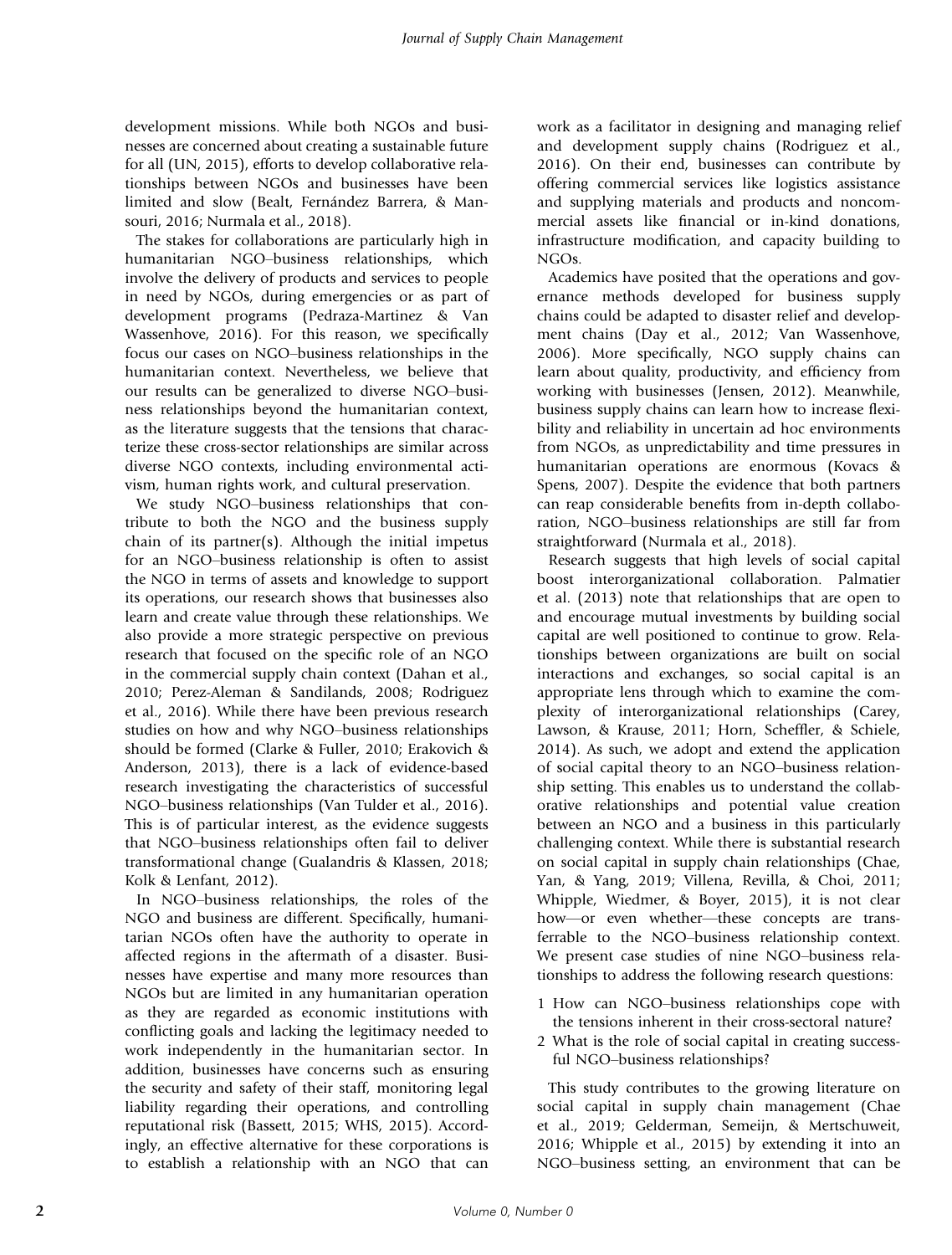especially challenging due to cross-sectoral tensions. Another contribution of this study is the examination of social capital dimensions in creating successful supply chain relationships as a response to recent calls for further exploration of this issue (Chae et al., 2019; Johnson et al., 2018). As Johnson et al. (2018) suggest, analyzing the impact of NGO–business relationships on operational and supply chain activities of both partners is particularly promising as a source of funding and sharing of material, information, guidance, and knowledge to enable rapid and stable responses in these emergent and complex supply chains.

# LITERATURE REVIEW AND THEORETICAL BACKGROUND

## NGO–Business Relationships

Although businesses and NGOs have different missions, objectives, and challenges, establishing relationships with businesses is key to leveraging resources for nonprofit organizations (e.g., Nurmala et al., 2018; Van Wassenhove, 2006). For this study, we define these NGO–business relationships as specific forms of interorganizational partnerships designed to support the supply chains of both partners. Consistent with Pedraza-Martinez and Van Wassenhove (2016), we focus only on humanitarian NGOs, which are those that deliver emergency relief and development programs to people in need. The potential benefits of such relationships are increasing the knowledge of the partners, reducing costs, and improving the services offered to the community. In essence, partners create a formal and lasting relationship to facilitate the ongoing exchange of resources. Hence, these relationships should provide solutions to long-term needs rather than temporary fixes and should go beyond simply exchanging resources like funding.

Although there are different definitions of successful relationships, Fischer et al. (2009) suggest measuring relationship success as a higher-order construct based on dyadic relationship characteristics and relationship dynamics. Previous empirical studies suggest that successful relationships encompass qualities such as mutual trust, satisfaction, and commitment (e.g., Jap & Anderson, 2007; Lages et al., 2005). While these characteristics may be difficult to measure empirically, commitment and trust can be assessed by the willingness of partners to engage in value-added and knowledge-sharing activities. Other studies consider dynamic aspects such as the evolution of repeated interactions and transactions over time (e.g., Lai, Cheng, & Yeung, 2005; Vanpoucke, Vereecke & Wetzels, 2014). According to the folk theorem derived from the theory of repeated games (Kandori, 2008),

mutual trust can be explained by the interest of transacting parties in preserving the value of a reputation of honoring past promises. This value increases over time and with the number of repeated transactions between parties. Consistent with this literature, we define successful NGO–business relationships as longterm relationships that focus on capability building and knowledge sharing to improve their supply chain.

NGO–business relationships are particularly challenging because they blur the boundaries between sectors (Prakash, 2002). Intersectoral blurring occurs when an organization in one sector adopts or captures a role or function traditionally associated with another sector, such as when business sponsors take an active role in NGOs to help with emerging societal issues. Several contemporary forces encourage sectoral blurring. Reductions in government support and changes in philanthropic giving have encouraged nonprofit organizations to generate revenues through commercial activities (Weisbrod, 1997). Businesses, on the other hand, need to respond to broader demands by stakeholders, requiring more engaged citizenship behaviors on a variety of issues (Waddock & Smith, 2000). Working with NGOs can satisfy this need to fulfill a societal role and thus meet stakeholder demands.

#### Motivations for NGO–Business Relationships

As dealing with nationally and globally complex humanitarian problems is often beyond the responsibility and capacity of governments acting alone, businesses are under increasing pressure from investors, employees, and the societies in which they operate to take a stronger role in contributing to solving or mitigating the impact of societal problems. As a result, we see that businesses are taking a more proactive approach in interacting with NGOs to deal with the humanitarian aspects of commercial operations. Engaging in NGO–business relationships provides businesses with an opportunity to demonstrate their responsiveness to the call for corporate social responsibility (CSR) and thereby improve their reputations (Muller & Kräussl, 2011). Besides the altruism and social worth that interactions with an NGO can provide, engagement in these types of collaborations can also be a source of economic value for businesses (McWilliams, Siegel, & Wright, 2006; Peloza, 2009; Peloza & Shang, 2011), which ultimately intensifies the interdependence of businesses and NGOs (Salancik & Pfeffer, 1978; Yaziji & Doh, 2009).

In a humanitarian context, collaborating with businesses provides an NGO with access to financial donations and in-kind supplies or services such as technical expertise in logistics, supply, packaging, warehousing, and improving supply chain capabilities or processes like needs assessment, quality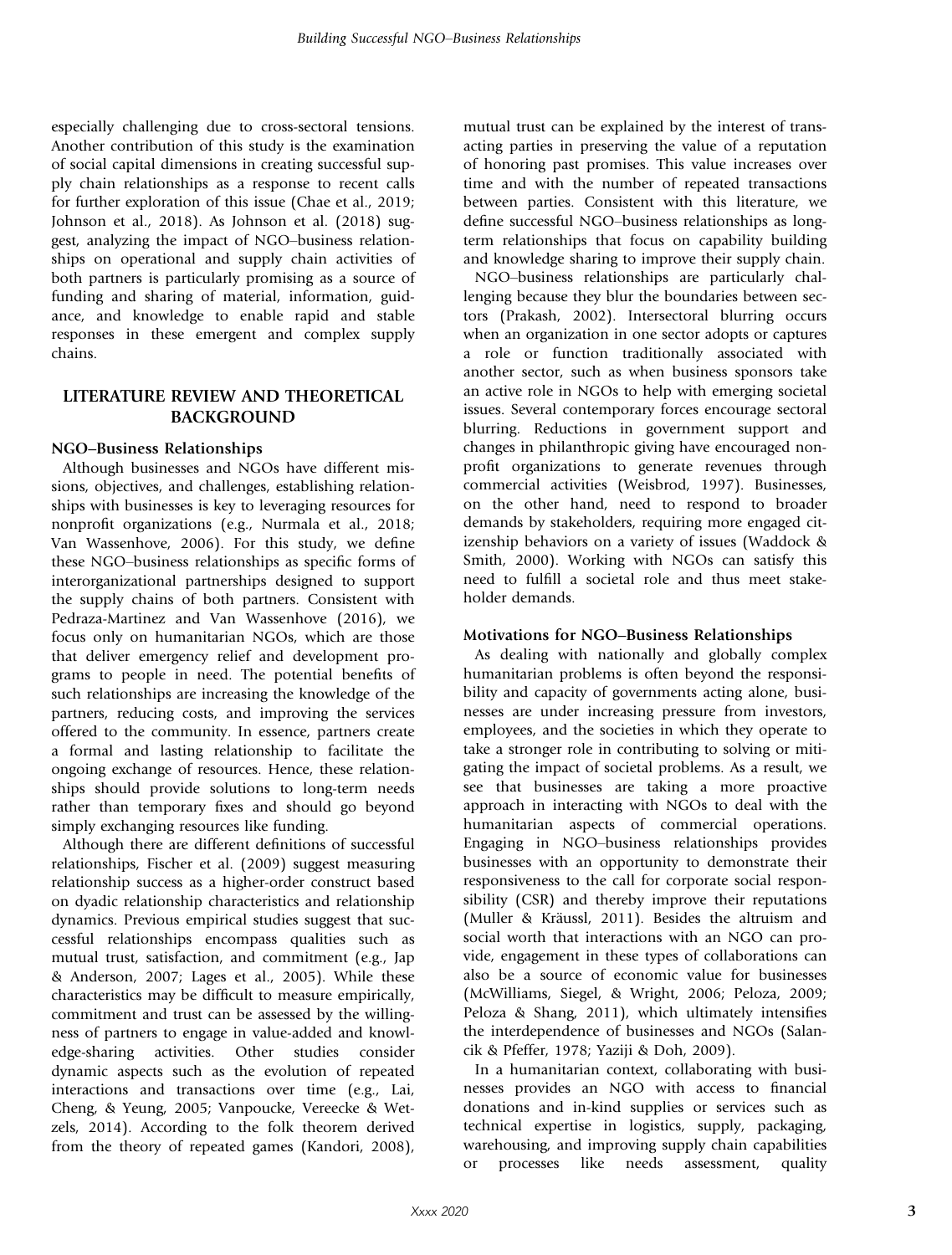management, tracking and tracing, and fleet management systems. In the aftermath of a disaster, NGOs are motivated to work with businesses because the commercial partner can provide assistance by allocating infrastructure like offices, warehouses, and human resources to the humanitarian partner to scale up its operations. In addition, both parties can collaborate on context and capacity analysis, jointly identify critical issues like locations of supply chain disruptions or bottlenecks), and optimize the use of available resources such as logistics, communications, and procurement. These initiatives may help NGOs improve operations, enhance innovative practices, increase managerial skills, and eventually help to save more lives and deliver timelier, higher-quality, and lowercost services to beneficiaries (Thomas & Fritz, 2006). For businesses, it could increase their knowledge on supply chain risk management as well as social knowledge and engagement in new communities.

#### Tensions in NGO–Business Relationships

NGOs and businesses face multiple tensions in building collaborative relationships. The first challenge relates to differences in mandates and goals. Both NGOs and businesses may aim for short-term benefits such as dedicating ad hoc philanthropic or pro bono resources to scale and speed up humanitarian operations, credit for CSR, visibility in a market, or product assessment. To set up a genuinely successful relationship, the aim should instead focus on long-term benefits like knowledge sharing, capabilitybuilding initiatives, and supply chain improvements (product development, market development, sustainable supply chain, etc.). Just as these short-term goals of NGOs and businesses diverge, so might their longterm goals. In the humanitarian context, NGOs are typically driven by their mandate of providing life-saving assistance and alleviating human suffering (Van Wassenhove, 2006). As such, the strategic goals of managing an NGO supply chain involve cost efficiency, capital reduction, and service improvement (Beamon & Balcik, 2008). On the other hand, businesses are driven by maximizing profit. Strategic goals in the business sector are influenced by financial returns for shareholders (Beamon & Balcik, 2008). While NGOs want to create a "better world to live in," business is focused on long-term growth opportunities. These conflicting goals may create tensions within NGO–business relationships.

Image and customer perceptions might also create tensions between businesses and NGOs. Although NGOs want to receive resources and knowledge from businesses, they must be viewed as independent (Rueede & Kreutzer, 2015; Thomas & Fritz, 2006). Meanwhile, businesses might worry that a relationship with a NGO could be perceived not only as a simple solution to demonstrate a business' societal engagement but also as a lack of capability and professionalism (Rueede & Kreutzer, 2015; Thomas & Fritz, 2006).

Another tension relates to differences in working rhythms and culture. For NGOs, relationships with businesses could entail cultural and technical issues (Haigh & Sutton, 2012). Businesses and NGOs might have diverse and even conflicting values, use different languages, and have different policies, operational standards, and timeframes, all of which inhibit efforts to establish long-term relationships. For example, donors and host governments require NGOs to develop and follow transparent procedures that include humanitarian and ethical policies like impartiality and independence that may not be core values for businesses. A high level of incompatibility between businesses and NGOs regarding these cultural and working conditions can lead to misunderstandings and conflicts in a relationship.

The final challenge relates to the resources available for developing and maintaining these crucial relationships; there is often an unequal flow of resource sharing between NGOs and businesses. This often intensifies after an event occurs or as a result of media attention, making long-term collaboration difficult. Hence, there is little effort and money allocated to building relationships in the preparedness phase (Fawcett & Fawcett, 2013; Tatham & Pettit, 2010), resulting in ad hoc decisions when unexpected disruptions arise (Fawcett & Fawcett, 2013). A further impediment is that NGO projects and programs rely largely on earmarked funds and therefore have minimal resources to invest in IT solutions, which might make it difficult to ensure visibility into NGOs' operations, which is crucial for a long-term relationship. Molina-Gallart (2014) points to the difficulty of risk assessment in establishing NGO–business relationships due to NGOs' as well as businesses' limited resources and knowledge. This is especially true for long-term relationships that seek to build capacity. NGOs generally lack technical expertise and are not well informed of business operations, market issues, and product complexities. Businesses, on the other hand, lack knowledge on the specifics of all the operations in the field. Therefore, understanding and making decisions about the benefits and risks of relationships is challenging for both partners.

## Social Capital

Social capital represents the "assets and resources made available through relationships within the social structure of the collective that can be utilized by the collective" (Payne et al., 2011, p. 497). It thus provides a theoretical perspective through which the value gained from social networks can be understood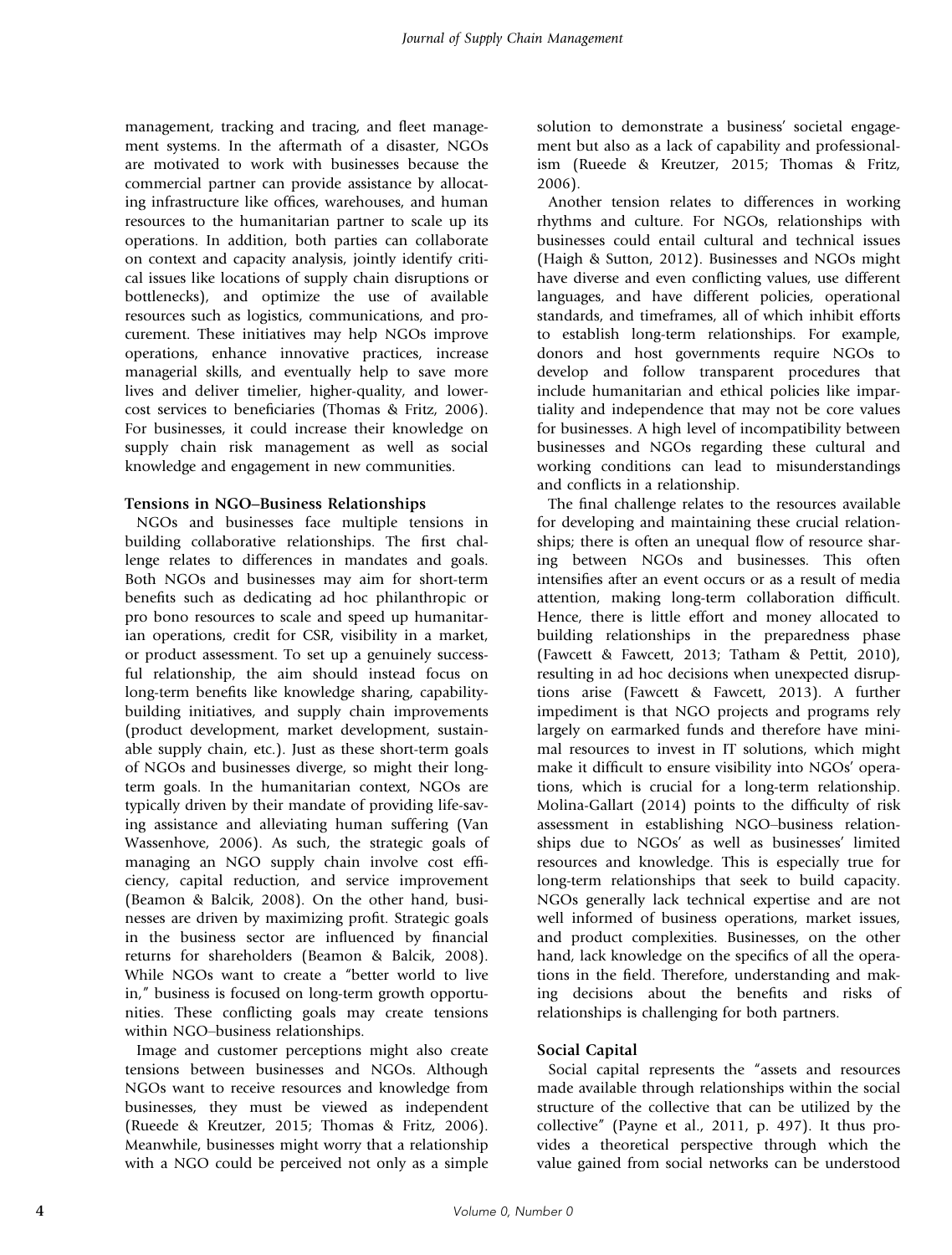(Carey et al., 2011). Social capital can accumulate value, which represents the "sum of the actual and potential resources embedded within, available through, and derived from the network of relationships possessed by an individual or social unit" (Nahapiet & Ghoshal, 1998, p. 243). As Johnson et al. (2018) suggest, various forms of social capital could be of particular interest in NGO–business relationships and warrant further research due to their complicated nature as described in the previous paragraph, which creates challenges to find consensus among both collaborative and antagonistic perspectives among partners.

Related to the concepts of reach, richness, and receptivity of networks (Gulati, Lavie, & Madhavan, 2011), Nahapiet and Ghoshal (1998) propose three dimensions of social capital: structural, relational, and cognitive. These three dimensions represent the attributes of relationships that create value, the relational quality of the relationship's ties, and the level to which these ties are expansive and heterogeneous. Together, these three dimensions form a parsimonious framework for understanding the mechanisms by which social capital creates value for relationship partners. Below, we discuss each dimension and its implications for NGO– business relationships.

*Structural Capital.* At the dyadic level, structural capital refers to the configuration of a network of two partners and is used to examine the extent to which people in the network are connected and the patterns and usefulness of these connections (Bolino, Turnley, & Bloodgood, 2002). Carey et al. (2011, p. 279) indicate that structural capital "describes the extent to which actors are linked in a relationship and how they come to understand 'who knows what." When partners develop connections at different managerial levels across functional departments and maintain a high level of interactions among their contact points, the social capital of their relationship increases (Chae et al., 2019; Villena et al., 2011; Whipple et al., 2015). In NGO–business relationships, structural capital can be increased by involving more employees in the NGO's activities, such as collective problem solving or knowledge sharing. Running social events, team-building exercises, joint problem-solving workshops, and cross-functional teams are examples of such interaction initiatives at the dyadic level, as they all strengthen multiple connections between employees of the NGO–business relationship (Carey et al., 2011; Krause, Handfield, & Tyler, 2007). In general, NGOs often lack adequate resources, such as human resources expertise and funds, to invest in establishing these connections, communications, and engaging in interactive initiatives. These NGOs often work under enormous time pressures, with earmarked funding that is often only available after a disaster strikes,

while there is limited time and support for nonoperational programs. Business on the other hand is used to focus on profits and measuring tangible results, for example, improving returns on investments. Therefore, NGOs and businesses face difficulties in developing longer-term ties and structural capital together.

At the network level, structural capital refers to the degree to which an actor's network is expansive and diverse, as grounded in theories pioneered by Granovetter (1983) and Burt (1992). It looks, for instance, at the reach of the network, which is defined as how partners increase their direct and indirect connections to different communities. Access to these diverse communities can impact not only the "action area" of an NGO's and a business' supply chain but also its access to information and knowledge about key topics like health, infrastructure, and innovations.

*Relational Capital.* Relational capital refers to the qualities of the relationship that enable collaboration and resource sharing among partners. Through enduring, frequent, and intense interactions, partners can build strong ties. These interactions are often complex in nature, involving different people and different forms of communication and exchanges. The relational dimension describes the quality of connections by characteristics such as trust, respect, reciprocity, and intimacy (Kale, Singh, & Perlmutter, 2000; Nahapiet & Ghoshal, 1998). Trust is regarded as a core element of successful buyer–supplier relationships and reduces the risk of opportunism (Krause et al., 2007; Morgan & Hunt, 1994; Uzzi, 1996) that may develop through repetitive interactions (Chae et al., 2019).

Contrary to situations in which both partners work in the same industry and have a good understanding of their partners' capabilities and achievements, NGOs and businesses operate under different working logics. Because NGOs must be concerned about the credibility of any business' CSR efforts (Frynas, 2005; Gilberthorpe & Banks, 2012), they might be suspicious of the motivation of a business that seeks to engage in the NGO supply chain, which could be seeking new sales opportunities or new market approaches. Moreover, these core business values are not necessarily consistent with humanitarian principles like impartiality and independence and do not inherently imply ethical and sustainability practices. Similarly, businesses might have differences in expectations and communications delivered by the NGO, making it more difficult to see the outcomes of NGO actions and to create real commitment. Thus, mutual trust in NGO–business relationships is more difficult to develop and maintain than in partnerships between two businesses.

*Cognitive Capital.* The cognitive dimension concerns the degree to which connected parties share a common perspective. Cognitive capital is often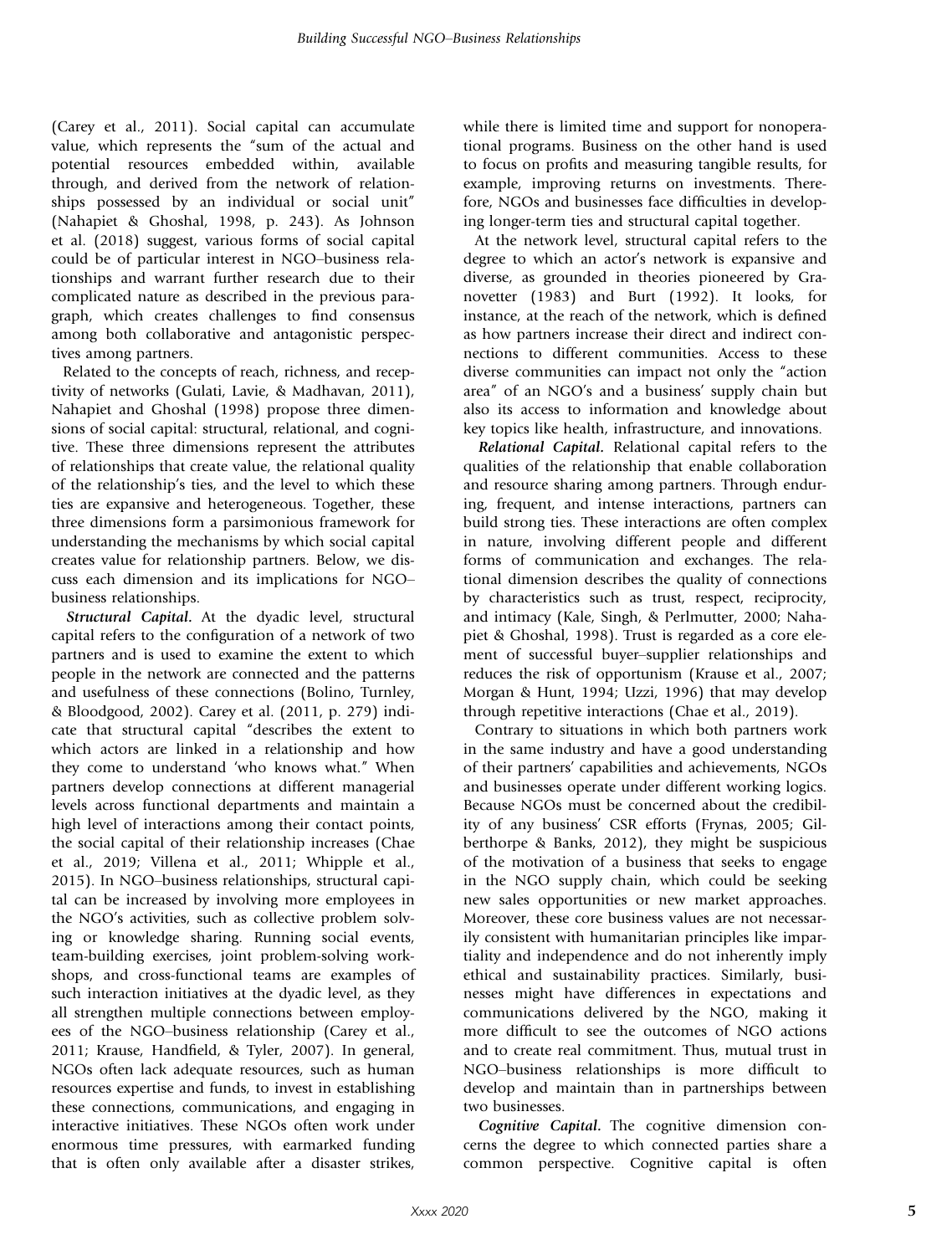described as a shared vision, the "collective goals and aspirations" that affect knowledge transfer among members in a network (Inkpen & Tsang, 2005, p. 157). Tsai and Ghoshal (1998) describe the cognitive dimension as the existence of a common code of understanding that is often facilitated through a common language among partners, forming a synergy among partner activities to work toward those goals (Villena et al., 2011), and facilitates the exchange of resources and information among partners (Nahapiet & Ghoshal, 1998; Preston et al., 2017; Tsai & Ghoshal, 1998). A lack of collective goals may result in conflicts among partners (Inkpen & Tsang, 2005; Rossetti & Choi, 2005).

NGOs and businesses have different values and cultures, which may complicate joint decision making and result in partnership failure (Sharma & Bansal, 2017). NGOs and businesses aim for different and even conflicting objectives (i.e., making profit versus providing life-saving assistance and reducing human suffering). They are rooted in different political, economic, and cultural contexts (Bolino et al., 2002), and therefore speak in different languages and interpret things differently. The complexities associated with envisioning relationship goals (Gualandris & Klassen, 2018) and quantifying the contribution of each partner and its proportional return (Molina-Gallart, 2014) are other factors that may result in difficulties for partners trying to create joint objectives or values (Fiol, Pratt, & O'Connor, 2009; Koschmann, Kuhn, & Pfarrer, 2012).

*Interaction between Social Capital Dimensions.* Previous studies often focused on only one dimension of social capital, such as the relational dimension (Cousins et al., 2006; Yu & Huo, 2018); others have examined two dimensions (e.g., Lawson, Tyler, & Cousins, 2008). By contrast, Krause et al. (2007), Carey et al. (2011), Whipple et al. (2015), and Chae et al. (2019) studied all aspects of social capital. Besides examining the effect of each dimension on the performance of interorganizational networks or dyads, scholars have specifically called for an exploration of the interaction among social capital dimensions (Gulati et al., 2011; Johnson et al., 2018).

Although Tsai and Ghoshal (1998) emphasize potential interdependency among the three dimensions, this interaction remains relatively underexplored (Carey et al., 2011). Acknowledging the multidimensional nature of social capital, Carey et al. (2011) propose that the relational dimension mediates the association between the structural and cognitive dimensions and the performance of buyers in buyer–supplier relationships. Gulati et al. (2011) suggest that there is a moderating relationship among the three dimensions. For instance, reach (structural capital) increases the impact of richness (cognitive capital) on network performance, while receptivity (relational capital) enhances partners' ability to use the potential value of the interorganizational network, but their success depends on the richness (cognitive capital) of accessible resources.

Other examples stress the trade-off between different dimensions of social capital. For example, strong structural capital could be negatively correlated to relational capital. This can be explained by the idea that maintaining strong ties generally means that there are only a few strong ties and many weak ties in most actors' networks. While these weaker links might provide timely access to a broad spectrum of information, they also reveal structural holes (Burt, 1992), creating an opening for other actors to play an important role in the network. On the other hand, these weak links also require fewer commitments (Kilduff & Tsai, 2003) but may play important bridge functions in the network (Granovetter, 1983) and create flexibility in interacting with multiple weak ties. While Johnson et al. (2018) illustrate how some of these dimensions can interact in NGO–business relationships, few studies systematically analyze the impact of all three social capital dimensions on the long-term viability of NGO–business relationships. In the present study, we seek to understand how tensions within the NGO– business relationship, as described in the literature review, hinder the formation of successful NGO–business relationships and the role of social capital in creating such successful NGO–business relationships.

## METHOD

Given the limited theoretical knowledge on NGO– business relationships, a deductive case study is an appropriate methodological choice because it helps sharpen existing theories in new contexts (Ketokivi & Choi, 2014; Siggelkow, 2007). While our overall research process is deductive, the data analysis and empirical conclusions exhibit abductive characteristics through the investigation of relationships among existing concepts and boundary conditions that are not a priori anticipated (Edmondson & McManus, 2007; Yin, 2014). More specifically, we use a multiple case study design to investigate nine NGO–business relationships. Our choice for analyzing dyads instead of networks is based on previous research by Nurmala et al. (2018) showing that 96% of all humanitarian NGO–business relationships involve a single NGO and a single business. This confirms that a dyadic view covers the vast majority of NGO–business relationships, so that a network perspective is not required (Gulati et al., 2011). To understand the dyadic nature of these relationships, we conduct a nested case study analysis, where the unit of analysis was a relationship between an NGO and businesses.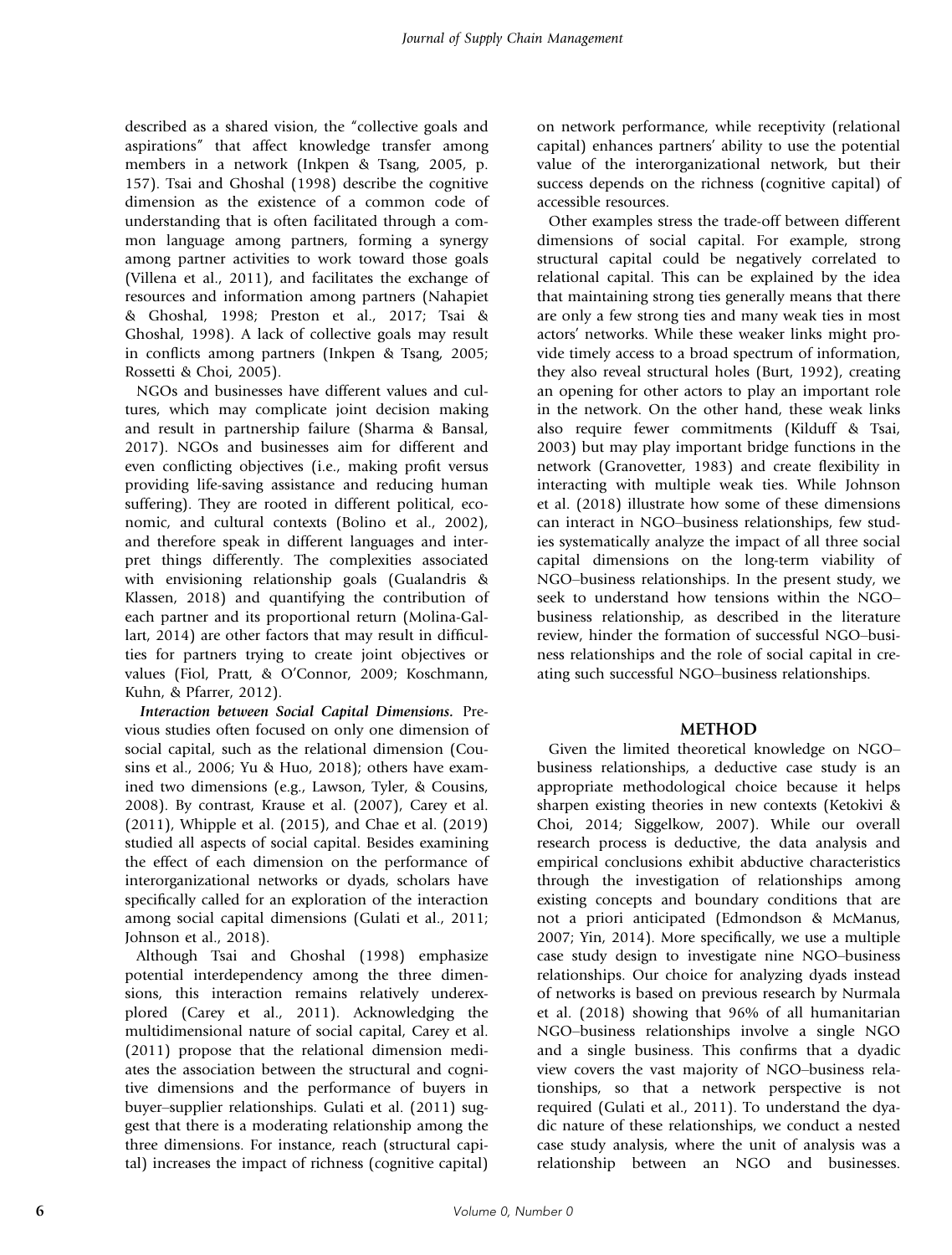

FIGURE 1

Figure 1 provides an overview of our approach; the interview protocol is provided in Appendix D (see online supplement).

#### Data Collection

Prior to the interviews, we developed a semistructured questionnaire and a clear case study protocol to guide the data collection (Yin, 2014). For instance, we interviewed informants who viewed the relationship from diverse perspectives (Eisenhardt & Graebner, 2007). It is crucial to select informants who accurately represent their organization's engagement in humanitarian activities and relationships with the partner. These respondents work at management levels and are knowledgeable about the relationship trajectory, involved in collaborative tasks, and ready to provide relevant documents and information (e.g., business development, corporate affairs, corporate communications, CSR). As our research question focuses on how social capital from both the NGO and the business triggers the building of NGO–business relationships, we mainly focused on the relational, structural, and cognitive resources employed to achieve these relationships.

While our review of the literature concentrates on NGO–business relationships, our data collection specifically focusses on NGOs in the humanitarian context: those dealing with products and services for disaster relief and development activities with an international scope and headquarters in Europe (Pedraza-Martinez & Wassenhove, 2016). To select our sample, we consulted the member lists of the International Council of Voluntary Agencies (ICVA) and the

Voluntary Organizations in Cooperation in Emergencies (NGO Voice). ICVA is a global network of 99 humanitarian organizations, whose mission is "to build a world in which crises-affected populations are effectively protected, assisted, and enabled to rebuild their lives and livelihoods with dignity" ([www.icvanet](http://www.icvanetwork.org) [work.org\)](http://www.icvanetwork.org). NGO Voice is a network of 85 NGOs in 20 European countries that promotes effective humanitarian aid worldwide ([http://voiceeu.org/\)](http://voiceeu.org/). First, we selected those NGOs working in an international context. We then removed duplicates (those present on both the ICVA and NGO Voice lists), resulting in a list of 77 NGOs. To be considered a candidate for further investigation, we first reviewed the websites of all 77 NGOs to see whether they reported partnerships with business. Among these 77 NGOs, 39 reported partnerships with businesses on their websites. Our sample was further reduced to 34, as we only selected NGOs headquartered in Europe.

As a first step, we contacted all 34 NGOs by phone and email and invited them to participate in this research. Of this group, 21 either did not reply or declined our interview request due to time constraints, scheduling issues, or their lack of NGO–business relationships. In total, 13 NGOs accepted our interview invitation. In our first interview with these NGOs, we talked about forming relationships with businesses. The NGOs provided an overview of all their business relationships. This enabled us to identify a successful relationship, as perceived by the NGO and according to definitions in the literature, within the relationship portfolio of each NGO that reported having partnerships or successful relationships with businesses. To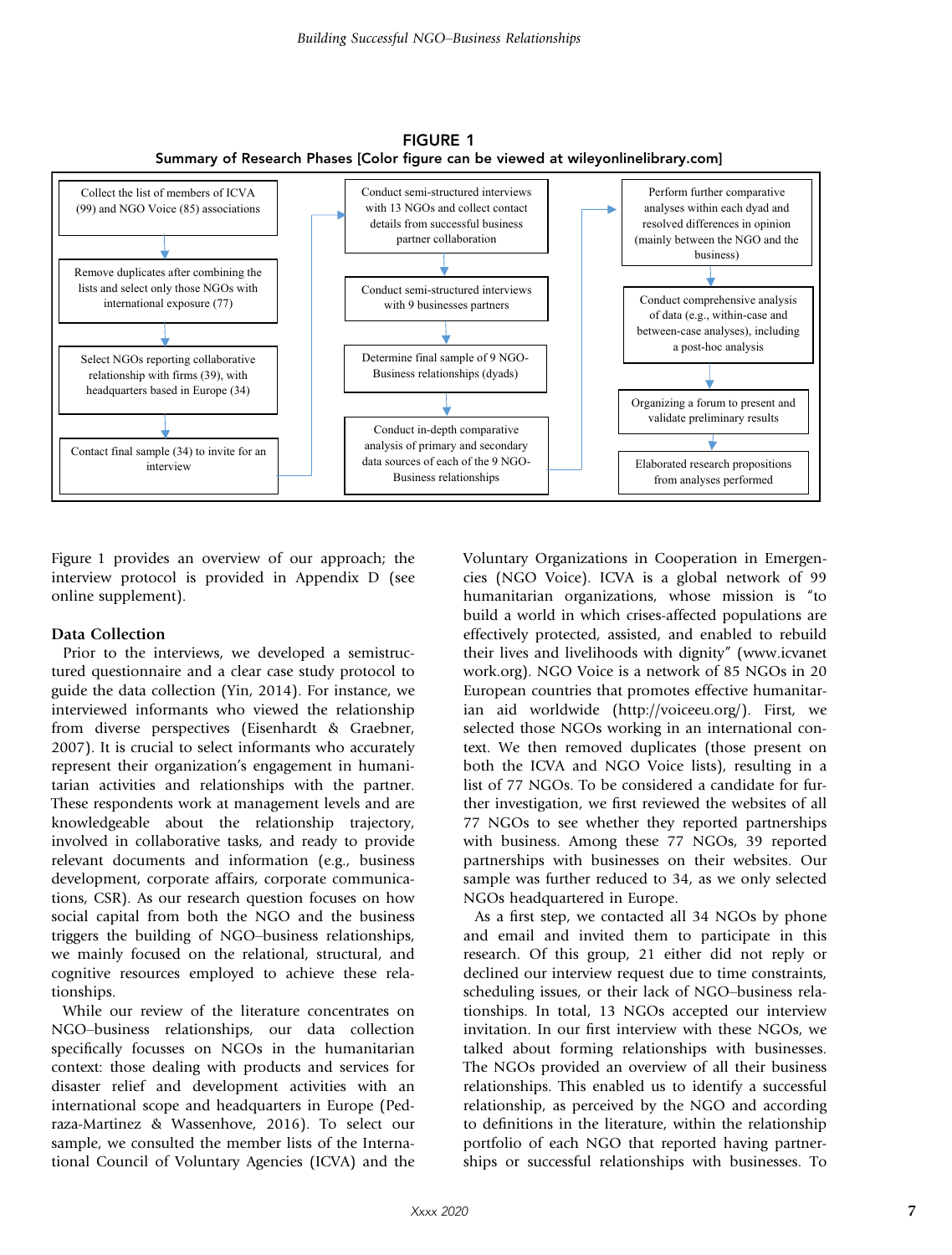investigate the dyad, we also contacted the "successful" business partner of each NGO for an interview. Four business partners did not reply to our interview requests, so our final sample was nine cases. Data collected from the respondents and conclusions from our forum meeting, as described in the next section, suggested that saturation was reached with these nine case studies.

Data collection began in November 2017 and ended in March 2019. As NGOs and their business partners were in different locations around Europe, the two researchers travelled to meet the NGOs and their corporate partners in person. Follow-up interviews were planned, to the extent possible, at the premises of the NGOs and businesses offices, with videoconferences used when face-to-face meetings were not possible. We interviewed 27 managers with responsibilities in setting up and maintaining these relationships, 14 on the NGO side and 13 from businesses (see Table 1). The interviews took between 40 min and 2 h; they were all recorded and transcribed. After analysis, unclear issues were clarified through follow-up telephone calls and emails. To validate our findings, we organized a forum for the participants, during which NGOs, businesses, and researchers exchanged ideas and information through the presentation of the results, followed by an open discussion among all participants. This forum was held in Finland and lasted for five hours.

Throughout the case studies, we collected data by interviewing informants and studying documents, meeting notes, presentations, websites, and news articles. More specifically, we used the following alternative data sources for triangulation purposes (Jick, 1979): (1) organizations' public information, including corporate CSR reports, website home pages, and

| <b>Overview of Cases</b>                  |               |                |                                                                                                                                                                                       |  |
|-------------------------------------------|---------------|----------------|---------------------------------------------------------------------------------------------------------------------------------------------------------------------------------------|--|
| Case                                      | Country       |                | Interviews Interviewees                                                                                                                                                               |  |
| Protecting<br>Children<br>(NGO1-B1)       | <b>UK</b>     | 4              | NGO 1: Director, Partnerships Foundations and Corporates<br>(1); Corporate Fundraising and International Development<br>Expert (1)<br>B1: Purchase Process Manager (1); Colead of the |  |
|                                           |               |                | partnership with NGO (1)                                                                                                                                                              |  |
| <b>Building</b>                           | UK            | $\overline{2}$ | NGO2: Senior Corporate Partnerships Executive (1)                                                                                                                                     |  |
| Resilience<br>(NGO2-B2)                   |               |                | B2: Vice President, Global Corporate Responsibility (1)                                                                                                                               |  |
| Empowering<br>Youth (NGO3-                | Finland       | 4              | NGO3: Senior Corporate Partnership Manager (1);<br>Partnership Project Specialist (1)                                                                                                 |  |
| B3)                                       |               |                | B3: Sustainability Lead (1); Lead at Development<br>Partnerships (1)                                                                                                                  |  |
| Supporting<br>Refugees<br>(NGO4-B4)       | Norway        | 4              | NGO4: Head of Corporate Relations (1)<br>B4: Senior Partner and Managing Director (1); Project<br>Consultant (1)                                                                      |  |
| <b>Ending Poverty</b><br>(NGO5-B5)        | Sweden        | $\overline{2}$ | NGO5: Manager, Strategic Partnership (1)<br>B5: Sustainability Manager (1)                                                                                                            |  |
| Life-saving<br>Communication<br>(NGO6-B6) | France        | $\overline{2}$ | NGO6: Senior Corporate Partnerships Executive (1)<br>B6: Head of International Relations and Communication (1)                                                                        |  |
| Strengthening<br>Families                 | Finland       | 4              | NGO7: Corporate Partnerships Manager (1); Fundraising<br>Officer (1)                                                                                                                  |  |
| (NGO7-B7)                                 |               |                | B7: Corporate Responsibility Director (1); Communications<br>Director (1)                                                                                                             |  |
| Responding to<br>Humanitarian             | Germany       | 3              | NGO8: Corporate Partnerships Manager (1); Head of<br>Corporate Engagement (1)                                                                                                         |  |
| Emergencies<br>(NGO8-B8)                  |               |                | B8: Vice President, Head of Global Social Compliance and<br>Sustainability (1)                                                                                                        |  |
| Promoting<br>Children Rights              | Switzerland 3 |                | NGO9: Business Partnership Specialist (1); Fundraising<br>manager (1)                                                                                                                 |  |
| (NGO9-B9)                                 |               |                | B9: Technology For Good Program Director (1)                                                                                                                                          |  |

| ч. |  |
|----|--|
| .  |  |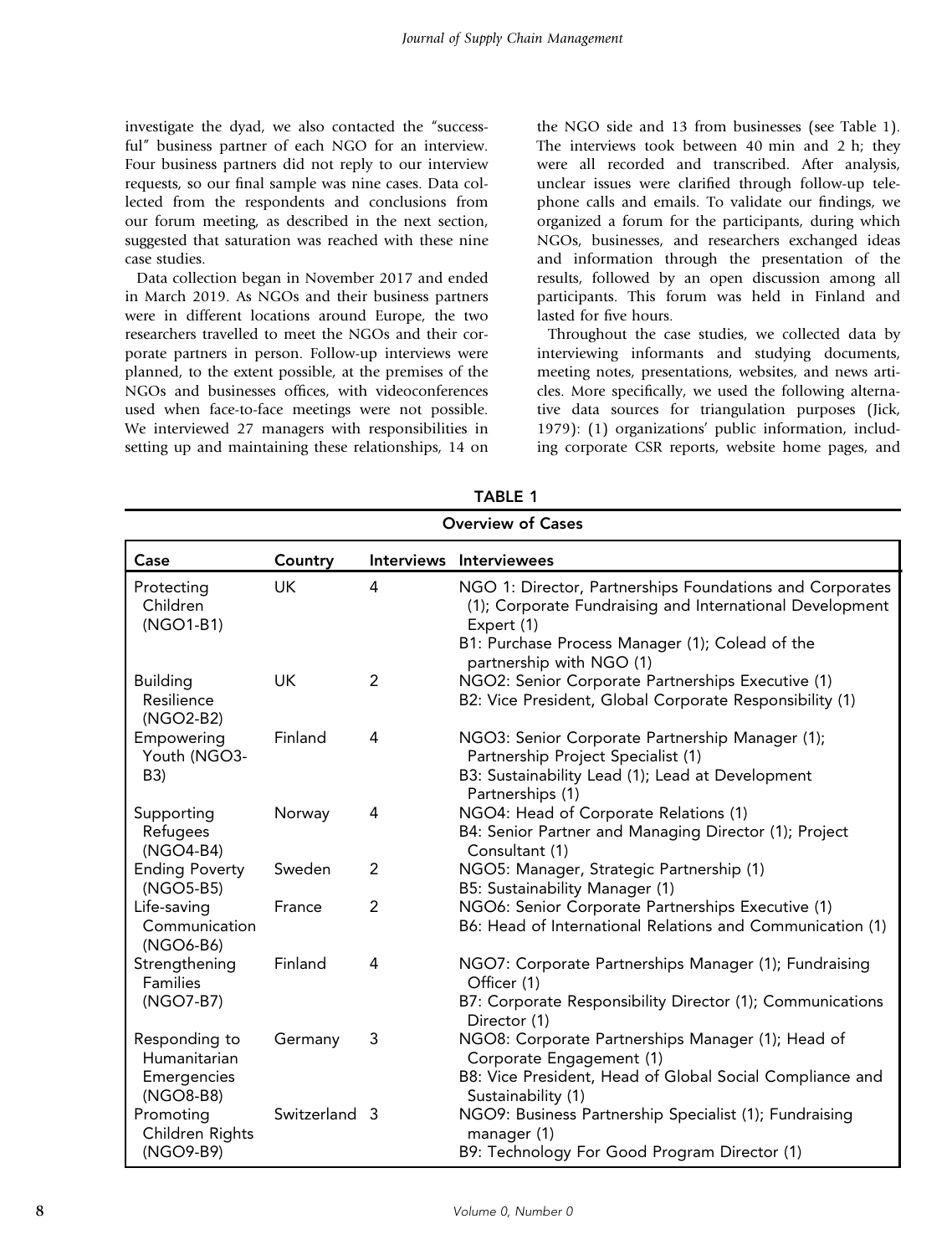other Internet sources; (2) documents provided by interviewees; (3) interviews with NGOs and businesses to acquire a more in-depth understanding of the institutional context of each NGO and its specific characteristics regarding humanitarian products or services; and (4) publicly accessible reports and statistics on the humanitarian context. These additional data sources also helped us to validate the insights we garnered from our primary informants and to increase the odds of capturing dyadic-level constructs. We paid especial attention to identifying and resolving differences in opinions between NGOs and businesses. In general, we found NGOs and businesses to be in significant agreement, as our interviews focused on both the dyad's social elements and their structural characteristics (e.g., how often meetings occurred, contractual documents). However, social elements are more prone to differences in viewpoints. In situations where we found differences, the researchers (1) compared our interpretations, (2) triangulated the conflicting findings, (3) asked for examples from respondents, and (4) showed our analysis to respondents and discussed it with them to facilitate a common understanding (Bastl, Johnson, & Finne, 2019).

# Data Coding

The coded data were mainly qualitative and came from primary and secondary sources, as described above. We used a deductive case research approach (Ketokivi & Choi, 2014), coupling within-case and between-case analysis (Eisenhardt, 1989; Yin, 2014). Standard coding procedures (Miles & Huberman, 1984) helped us identify constructs and relationships within each case and then compare these constructs and relationships across cases. A case database was used to store, code, index, structure, and record the data. This permanent database includes all materials we used directly in the analysis. After each interview, we made an entry in our case study journal (reflective journaling) and created an interview transcript. Furthermore, we kept track of our ideas and first findings in the journal. We began our analysis with open coding by grouping quotes into categories of tensions and social capital. For example, the statement of the director of partnerships from NGO1, "it is often hard to stay aligned as both partners have their individual goals," was coded as a tension within NGO–business relationships. Another example of such a tension code was mentioned by B1's manager: "these smaller movements are due to the smaller team size of NGO1." Once we finished the open coding of all the interviews, we began axial coding to generate more abstract codes (Strauss & Corbin, 1990). During this stage, we began to connect our inductive quotes to the established tension dimensions, such as misaligned strategic goals, preservation of NGO reputation,

differences in culture and working rhythm, and misaligned resource allocation. Table 2 provides insights into these coding dimensions and representative quotes. These techniques formed a recursive, processoriented, analytic procedure (Locke, 1996) that continued until we grasped the emerging theoretical relationships. Two researchers independently coded the constructs and the relationships between the constructs in the transcripts and then compared the coding. Differences in the coding were discussed between researchers until they were resolved. When there was disagreement among the researchers, discussions and sense-making meetings were organized between them to come to an agreement. The forum was also used as a sense-making workshop to reach consensus among the different actors: researchers, businesses, and NGOs. These repeated iterations between data, literature, and theory until a strong match between theory and data emerged strengthened the validity and reliability of the findings.

*Coding of Successful NGO*–*Business Relationships.* Based on our definitions in the literature review, we determined that a successful NGO–business relationship should fulfill two requirements. First, it should be ongoing, with signed contracts for multiple years that are renewed one or more times with the intention of continuing indefinitely and creating advantages for both partners. As the literature stresses the creation of relational rents through reciprocity in exchanges that create commitment and trust in the relationship, we also looked at collaborative processes and knowledge and asset creation between partners for each case. Practically, we measured these dimensions as specified in the literature by looking at (1) the length of the agreement and (2) the willingness of partners to jointly develop capabilities and values. Agreements of three years or more are classified as long term, while those less than that are short term. In all cases, longterm relationships consisted of agreements that were extended after three years, as it is unusual to set up formal agreements for more than that length of time. The willingness of partnerships to develop jointly capabilities and values is measured by the type of capabilities that partners develop together. Based on our interviews, we classified these capabilities into three categories: (1) financial capabilities, often through financial donation from businesses, employees, and/or customers; (2) implementation capabilities, by providing required material and supplies or infrastructure like logistics or distribution networks; and (3) innovation capability, through sharing tacit knowledge, technology, and/or innovation, enabling the NGO and the relationship to improve products or processes that support the NGO supply chain. Only relationships with innovation capability activities were classified as developing joint capabilities (see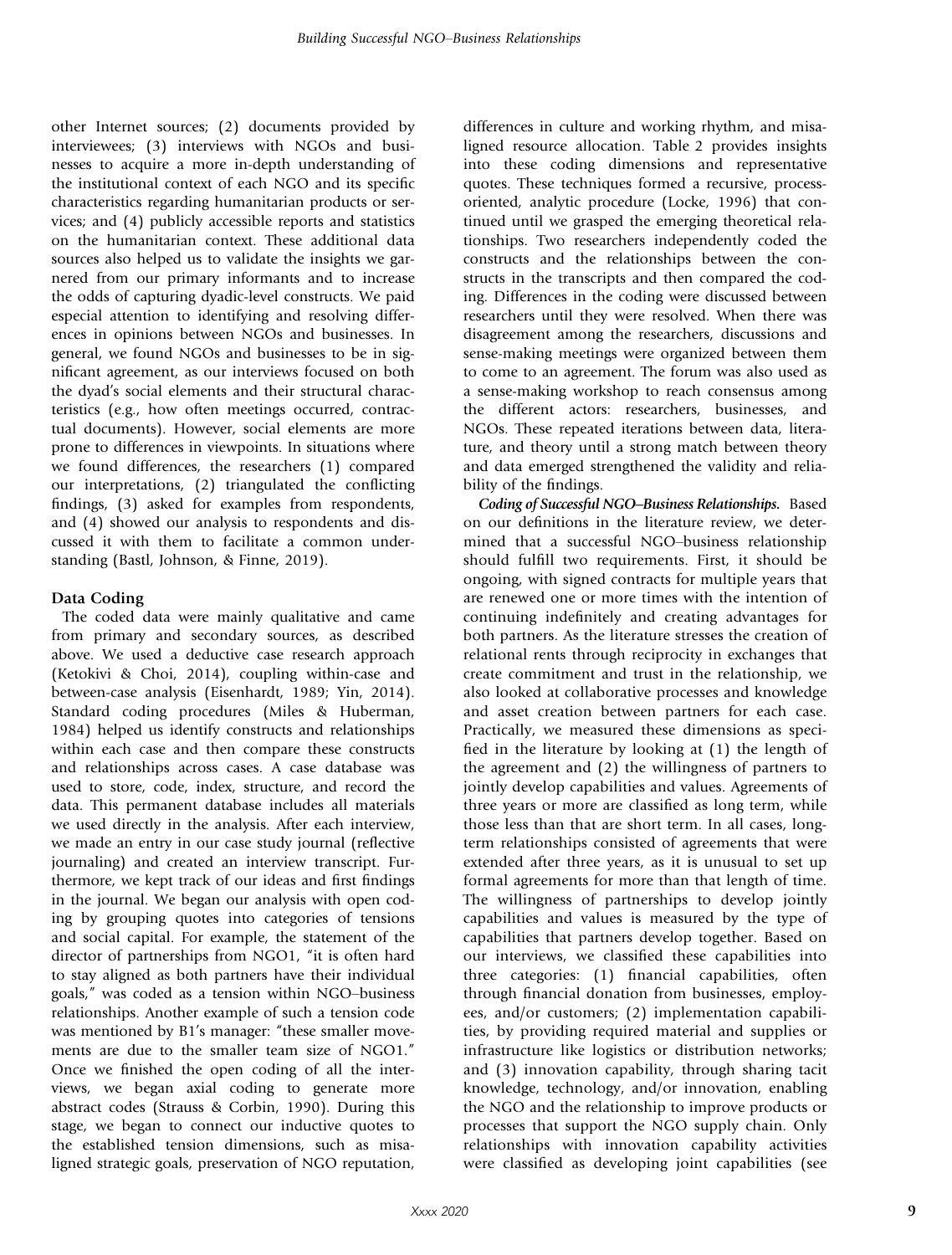|                         |                                                     | Data Structure                                                                                                                                                                                                                                                                                                                                                                                                                        |
|-------------------------|-----------------------------------------------------|---------------------------------------------------------------------------------------------------------------------------------------------------------------------------------------------------------------------------------------------------------------------------------------------------------------------------------------------------------------------------------------------------------------------------------------|
| <b>Dimension</b>        | Subdimension                                        | <b>Exemplar Representative quotes</b>                                                                                                                                                                                                                                                                                                                                                                                                 |
| Structural<br>dimension | Pattern and frequency of<br>connections             | • A strength is that we have a focused approach towards<br>corporates, with a dedicated team of 7 people at the<br>local office (NGO1)<br>• We see that the things that we do with B5 gives us<br>knowledge, experience, but also the possibility to talk to<br>even bigger retailers about what could be done (NGO5)<br>• It is important that the other partner is global and also<br>operates in markets where we are present (B3) |
|                         | communication                                       | Pattern and frequency of $\cdot$ We write blogs on the projects and these are shared with<br>the employees at the corporate to engage them (NGO1)<br>• In a global partnership like ours, you need to meet, you<br>need to call, you need to have regular checks to build<br>relations (B3)<br>• We have good communication flow (NGO2)                                                                                               |
|                         | Interaction initiatives                             | • We repurposed a product together. Both partners played<br>an active role in this process (B1)<br>• We take part in a lot of industry and cross-industry round<br>tables together (B2)<br>• There is an aspect of employee engagement. Field visits<br>are regularly taking place (NGO1)                                                                                                                                             |
| Relational<br>dimension | Trust and trustworthiness                           | • We've built trust within the two organizations globally for<br>several years (NGO3)<br>• Their level of professionalism in working with the compa-<br>nies is growing a lot, and of course we have grown as<br>well because we have been working together (B7)<br>• We hugely benefit from their competence and knowl-<br>edge in medicine development (NGO1)                                                                       |
|                         | Reciprocal commitment<br>(resources, continuity)    | • If they need something, we react quickly. Our responsive-<br>ness is very high (NGO1)<br>• We're engaging with them continuously (NGO2)<br>• A long-term partnership that involves a lot of conversa-<br>tions and learning from each other (B2)                                                                                                                                                                                    |
|                         | Friendship, respect, and<br>reciprocity             | • Benefits go both ways (B1)<br>• Their openness, their willingness to discuss things with<br>you, in a friendly way (B6)<br>• We've been very good at being quite honest with each<br>other, and kind of fixing things as we need to (B2)                                                                                                                                                                                            |
| Cognitive<br>dimension  | Shared vision (collective<br>goals and aspirations) | • An overarching vision for the partnership is crucial<br>(NGO1)<br>• The effect has been greater together with a business<br>partner rather than for us doing a similar kind of initiative<br>alone (NGO3)<br>• To invest in disaster preparedness not only for a humani-<br>tarian kind of aspect is also crucial for their business<br>(NGO2)                                                                                      |
|                         |                                                     | (continued)                                                                                                                                                                                                                                                                                                                                                                                                                           |

TABLE 2

(continued)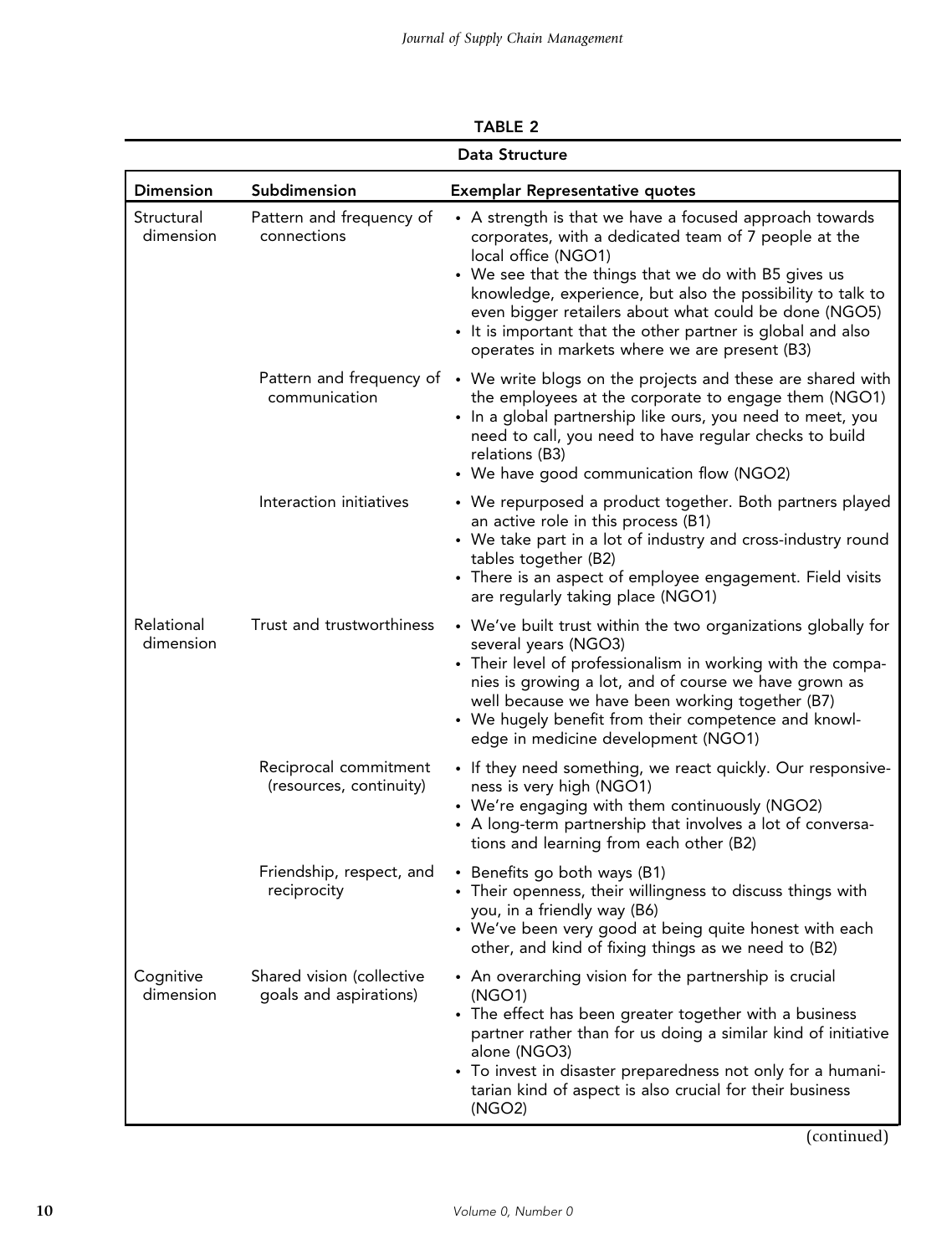|                                                 |                                                                      | TABLE 2 (continued)                                                                                                                                                                                                                                                                                                                                            |
|-------------------------------------------------|----------------------------------------------------------------------|----------------------------------------------------------------------------------------------------------------------------------------------------------------------------------------------------------------------------------------------------------------------------------------------------------------------------------------------------------------|
| <b>Dimension</b>                                | Subdimension                                                         | <b>Exemplar Representative quotes</b>                                                                                                                                                                                                                                                                                                                          |
|                                                 | Shared language, codes<br>and narratives, and<br>joint understanding | • You have to change your communication techniques<br>when you work for the NGO (B1)<br>• We get a lot of sectoral knowledge and understanding<br>(B3)<br>• We have a much deeper understanding of how each<br>other's organization works and how we can best work<br>together (B2)                                                                            |
| Successful<br>NGO-<br>business<br>relationships | Long-term commitment                                                 | • As the relationship is win-win, it is also a long-lasting one<br>(NGO1)<br>• It is really crucial to have continuous engagement<br>(NGO2)<br>• Three year is not that long, but long enough to make a<br>long-term plan for the relationship (B7)                                                                                                            |
|                                                 | Supply chain capability<br>building                                  | • They provide us their capability to make this product<br>(NGO1)<br>• We do a lot of expertise sharing (B4)<br>• We create training programs together for people on the<br>field (NGO5)                                                                                                                                                                       |
| relationship<br>tensions                        |                                                                      | NGO-business Misaligned strategic goals • It is often hard to stay align as both partners have their<br>individual goals (NGO1)<br>• One challenge is that companies are commercially ori-<br>ented (NGO5)<br>• Before we can step into a relationship, it is important<br>that the partner has a corporate social responsibility<br>structure in place (NGO6) |
|                                                 | Reputational<br>preservation                                         | • It is also our brand name that we are risking if we deal<br>with the wrong kind of corporations (NGO8)<br>• We have ethical codes indicating with whom we can work<br>together (NGO9)<br>• There are quite some risks in working with a new partner<br>(NGO1)                                                                                                |
|                                                 | working rhythm                                                       | Incompatible culture and • It took a while for us to really understand how the<br>humanitarian sector works and how we could help (B2)<br>• The company wants faster responses, but they do not<br>know the context (NGO5)<br>• We require more structure from NGOs, e.g., setting KPIs<br>(B3)                                                                |
|                                                 | Misaligned resource<br>allocation                                    | • It is no way possible to have that kind of experience<br>inhouse (NGO3)<br>• This slower movement is due to smaller team sizes at the<br>$NGO$ (B1)<br>• As we have a larger workforce, we are far more flexible<br>compared to the NGO (B4)                                                                                                                 |

the upper right quadrant in Figure 2). In all cases, these businesses sharing innovation capabilities also shared financial and implementation capabilities,

suggesting a cumulative process of capability building. Based on the two dimensions described above, we created four categories of cases, which are shown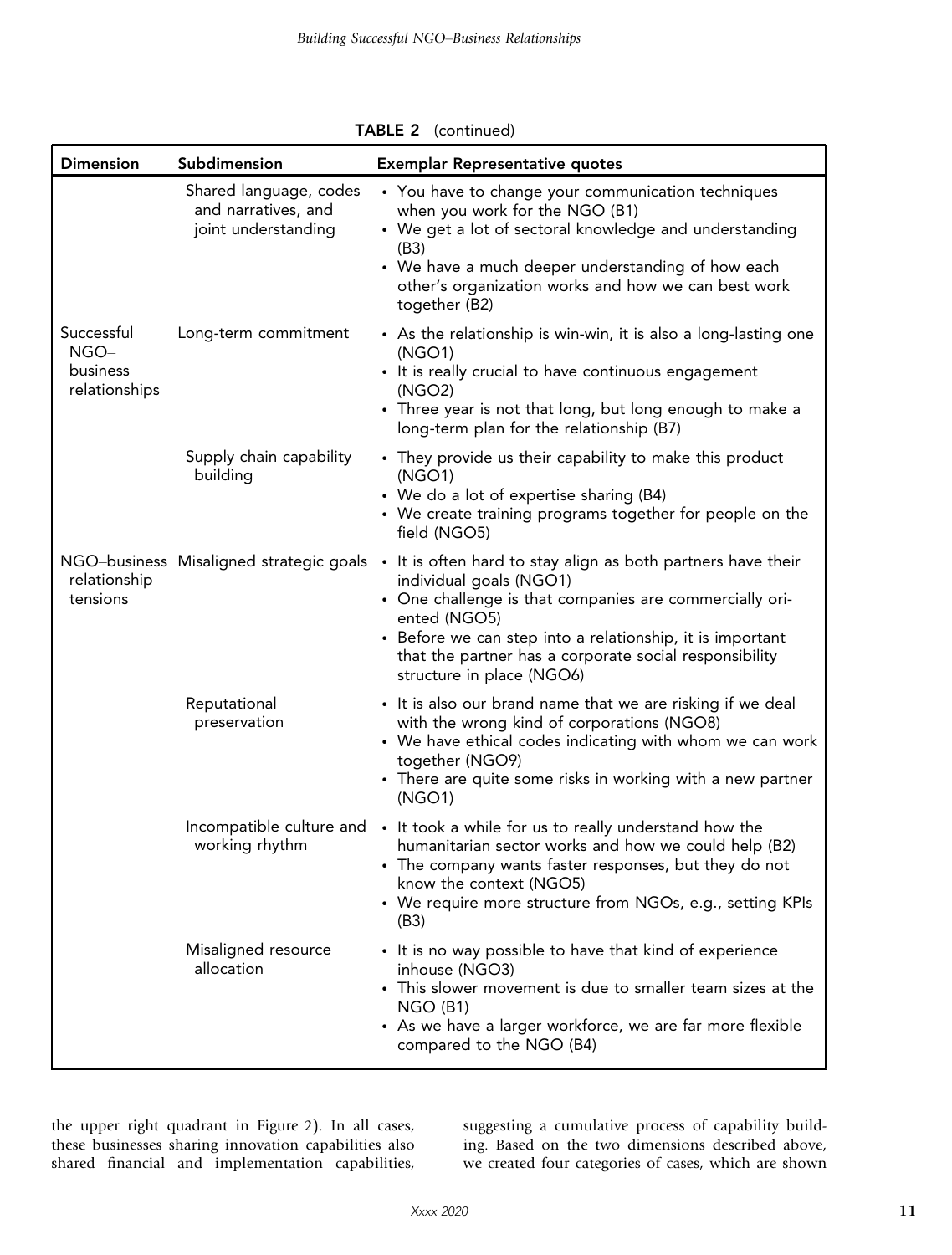|                                                                              | Short-term agreement<br>$(\leq 3$ years)<br>(LOW long-term commitment)                             | Long-term agreement<br>$(>=3 \text{ years})$<br>(HIGH long-term commitment)                                                              |
|------------------------------------------------------------------------------|----------------------------------------------------------------------------------------------------|------------------------------------------------------------------------------------------------------------------------------------------|
| Co-creation of<br>capabilities<br>(HIGH capability<br>building)              | <b>Supporting Refugees</b><br>$(NGO4-B4)$<br><b>Ending Poverty</b><br>$(NGO5-B5)$                  | Protecting Children<br>$(NGO1-B1)$<br><b>Building Resilience</b><br>$(NGO2-B2)$<br><b>Empowering Youth</b><br>(NGO3-B3)                  |
| Philanthropic / pro bono<br>resource sharing<br>(LOW capability<br>building) | Responding to Humanitarian<br>Emergencies<br>$(NGO8-B8)$<br>Promoting Children Rights<br>(NGO9-B9) | <b>Successful NGO-business relationships</b><br>Life-saving Communication<br>$(NGO6-B6)$<br><b>Strengthening Families</b><br>$(NGO7-B7)$ |

FIGURE 2 Sample of NGO–Business Relationships

in Figure 2. While three cases (Protecting Children (NGO1-B1), Building Resilience (NGO2-B2), and Empowering Youth (NGO3-B3)) clearly fulfilled the criteria for successful NGO–business relationships by scoring high on both long-term commitment and capability development, other cases fulfilled only one of the dimensions of success or even no characteristics of relationship success. More specifically, Supporting Refugees (NGO4-B4) and Ending Poverty (NGO5-B5) developed joint capabilities together but scored low on having a long-term commitment, while Life-Saving Communication (NGO6-B6) and Strengthening Families (NGO7-B7) scored high on long-term commitment but low on capability-building characteristics. Finally, two relationships in our sample did not fulfill either of the two criteria for success, scoring low on long-term commitment and capability building (see lower left quadrant in Figure 2).

*Coding of Social Capital.* As described in our literature review, social capital is formed by structural, relational, and cognitive capital (Nahapiet & Ghoshal, 1998). Consistent with this definition, we asked our interviewees to describe these different forms of capital. We gained in-depth information on these three dimensions by measuring each of the three subdimensions of social capital described in the literature review. To validate our social capital constructs, we followed the open and axial coding procedures described above, which enabled us to link the codes using the interviewees' own terms with the abstract theoretical dimensions described in the literature. Table 2 presents representative quotes of this validation exercise.

## DATA ANALYSIS AND RESULTS

## Within-Case Analysis

The within-case analysis describes the context, tensions, social capital dimensions, collaborative practices, and aims of each relationship. While a description of the three successful NGO–business relationships is provided below (Protecting Children (NGO1-B1), Building Resilience (NGO2-B2), and Empowering Youth (NGO3-B3)), Appendix E (online supplement) provides a less detailed description of the other six cases that have not yet developed into successful relationships because they are not long term and/or have not jointly developed capabilities.

Appendix A, available in the online supplement, indicates whether the managers of an NGO–business relationship feel challenged by the tensions described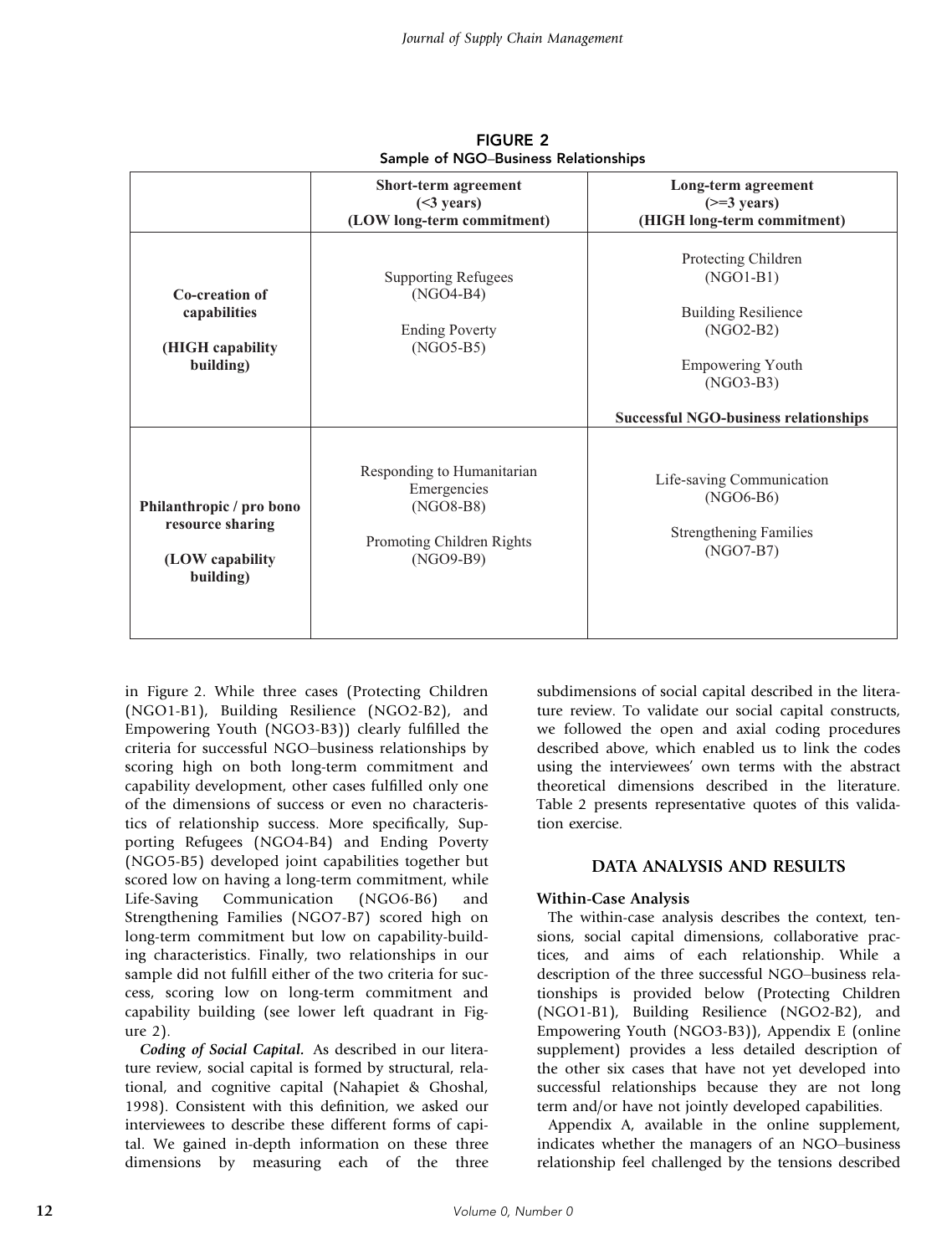in the literature review. To understand the importance of the different tensions, we summed all the quotes for each tension, as shown in Appendix A. For example, there were seven quotes (five from NGO1 and two from B1) for misaligned strategic goals and three (one from NGO1 and two from B1) for misaligned resource allocation. In addition, we labeled a tension as being high when it was mentioned at least three times during the interviews, medium when it was mentioned twice, and low if it was mentioned only once during the interviews. Appendix F provides an in-depth example of the analysis of tensions in one case, Protecting Children (NGO1-B1); those tensions were used as input for completing Appendix A. For each NGO–business relationship, Appendix A describes how often each tension described in the literature was mentioned by the NGO or the business manager responsible for the relationship. Overall, we can conclude that all NGO–business relationships are challenged by at least some NGO–business relationship tensions.

In addition, based on the validation of the social capital constructs, we describe the different dimensions of social capital in each individual case (see Appendix B in the online supplement). As discussed in the coding section, we conducted first-order coding using the interviewees' own terms, which we subsequently linked to the abstract theoretical dimensions from the literature. This coding procedure enabled us to define the level of structural, relational, and cognitive capital described in Appendix B. For example, a high level of relational capital was attributed to those cases describing a strong presence of each of the three subdimensions of structural capital (see Table 2): frequency of connections, frequency of communication, and interaction initiatives. Relationships showing the presence of only two subdimensions were labeled as medium, while low relational capital describes cases with a strong presence on one subdimension of structural capital or on none of the subdimensions. A similar procedure was used for defining the level of relational capital using the subdimensions of trust and trustworthiness, reciprocal commitment and friendship, and respect and reciprocity; for cognitive capital, the shared vision and shared language and joint understanding subdimensions were used. As cognitive capital consists only of two subdimensions, high levels were assigned to those relationships with a strong presence of both and medium levels to a strong presence of only one. If neither of the subdimensions was strongly present, the relationship was labeled as having low levels of cognitive capital. Describing these levels of social capital enabled us to understand the social capital developed in each of the NGO–business relationships for our within-case analysis; it will also enable us to associate these levels

with other constructs like tensions and relationship success, which might reveal patterns in the cross-case analysis. Differences in interpretation between the two researchers were discussed and resolved through sense-making meetings and a forum organized with the researchers and respondents.

*Protecting Children (NGO1-B1).* In 2013, the top management of NGO1, the leading global independent organization defending children's rights, and B1, a global pharmaceutical company, formed an ambitious and strategic global relationship. As B1's strategy states that 20% of profits from developing countries should be reinvested in those countries to support local healthcare systems, B1 decided to partner with NGO1 on a more strategic level than had been the case. While these institutions had collaborated for many years, their previous efforts were purely philanthropic and project-specific; the main concerns were to raise funds and to create awareness. Once they decided to accelerate their joint work, both partners stressed the importance of clearly articulating the aspirations and expected outcomes of the relationship. Using combined expertise, resources, and influence, the relationship seeks to help save the lives of one million children. More specifically, the partners are looking for new ways to help reduce child mortality, with a focus on the health of children below the age of five. This vision was made explicit in a contract that is renewed every three years. Reporting occurs on an annual basis with clear objective measures and is supported by an open communication policy.

Both the local office in Switzerland and the coordination center in the UK of NGO1 have dedicated teams (13 persons in total) focusing on this relationship. With the large global footprint of both B1 and NGO1, the relationship intends to scale up and replicate its success for the benefit of the neediest communities. To date, the partnership has already reached 2.6 million children. It focuses on reducing child and infant deaths by developing child-friendly medicines, increasing vaccination rates, improving health worker training, and helping children whose health is affected by humanitarian crises or disasters. For example, the research and development work stream, in which NGO1 formulates the needs for medicines and B1 provides the medicines, developed a new gel for the prevention of a bacterial bloodstream infection that killed around 400,000 newborns annually around the world. In total, the relationship has ten work streams, ranging from research and development (R&D) and purchasing to communication and supply chain management. Through an exchange program, B1 employees switch roles and take up tasks at NGO1 or provide training to NGO1 employees for limited periods. For example, employees of the purchasing department at B1 helped NGO1 to conduct spend analyses,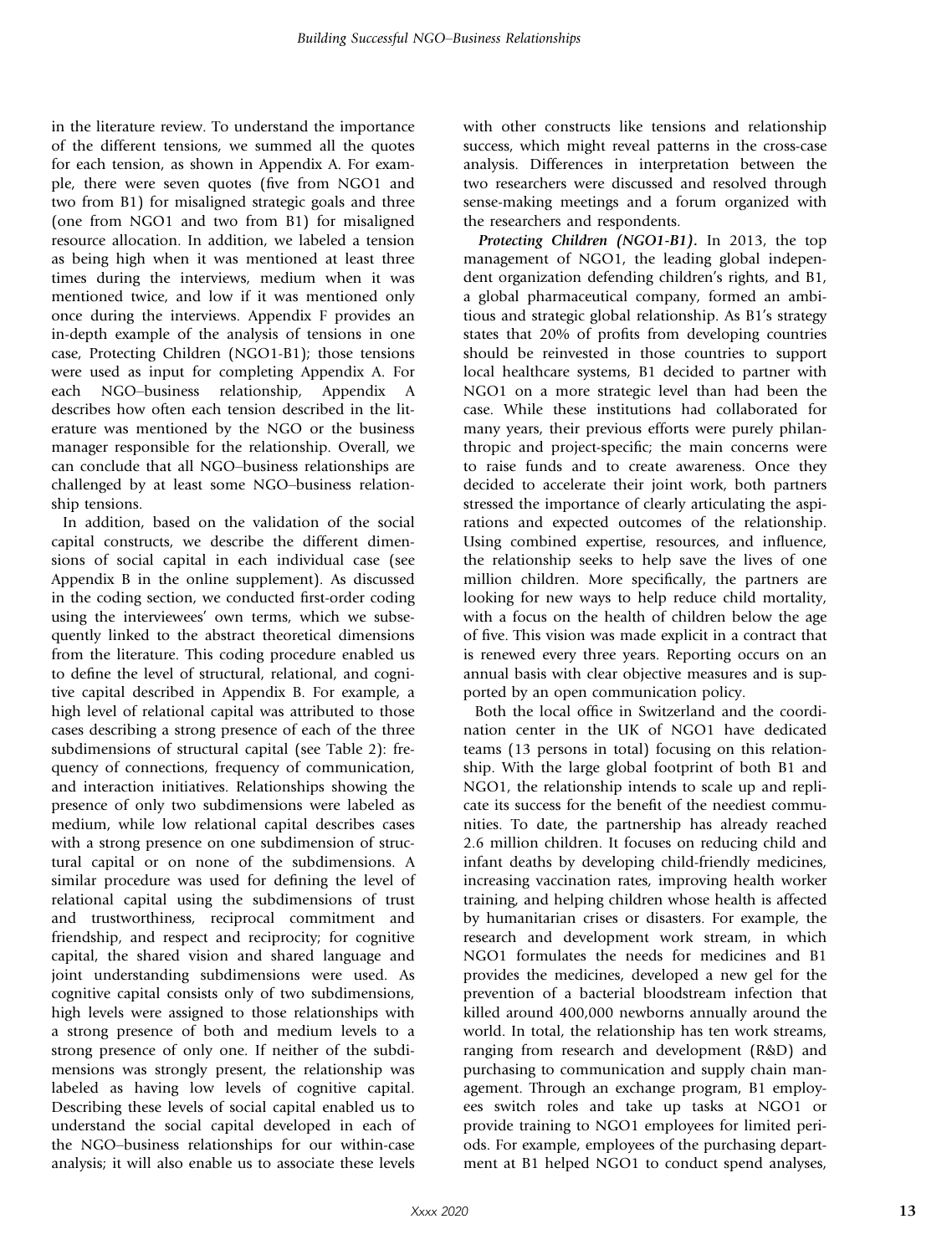which reduced the NGO's purchasing costs. Another example is a negotiation training that B1 organized for the purchasing team at NGO1. Through universal panels, the joint platform also aims to raise awareness and influence other businesses around the world. To accomplish all these activities collaboratively between NGO1 and B1, social capital, in all three subdimensions of structural, relational, and cognitive capital, is highly apparent at both NGO1 and B1. Appendix B describes these levels in detail for the Protecting Children relationship.

*Building Resilience (NGO2-B2).* In 2011, NGO2 and B2 initiated a relationship. NGO2 is a major international humanitarian agency delivering emergency relief and long-term international development projects with a focus on alleviating poverty. For B2, a hospitality company with a workforce of more than 350,000 in over 5,000 hotels around the world, the impact of a natural disaster on its core business, supply chain, and employees can be substantial. B2 has adopted providing "True Hospitality" as one of its central strategies and therefore considers itself responsible for supporting the communities in which its hotels are located. Like B2, NGO2 has a global presence. They aim to be among the first humanitarian actors to begin operations after a disaster strikes and are committed to deliver humanitarian aid to 20 million people.

The relationship started with short-term programs in the life-saving response and recovery phases of humanitarian operations to support the needs of communities close to B2 hotels or businesses. NGO2 runs an initiative called Shelter in a Storm. This initiative assists victims and is funded by both B2 and its employees. With the expertise of NGO2 in disaster relief, B2 is able to deliver aid (accommodation, financial support, or vital supplies) efficiently and effectively when a disaster strikes, either directly or through appropriate partners in the affected area.

As the NGO2-B2 relationship has grown, its scope has been extended to cover long-term programs in disaster preparedness and enduring community resilience. The relationship supports B2's business goals and values and assists NGO2 in reaching its global program goals. For example, B2 financially supports research conducted by NGO2 on addressing gender equality in humanitarian shelter programming, in developing disaster risk reduction programs in the Philippines, and in identifying and making connections in disaster hotspots around the world. In addition, it supports NGO2 in developing content and facilitating training on emergency shelter. The many initiatives within this relationship were only possible because of the development of close ties among partners, through the building of communication patterns and interactions, and through the creation of a common vision. Appendix B describes these aspects of structural, relational, and cognitive capital and shows that the NGO2-B2 Building Resilience relationship has high levels of these subdimensions of social capital.

*Empowering Youth (NGO3-B3).* In 2010, NGO3 and B3 began a global collaboration on a wide range of projects. NGO3 is one of the world's largest development organizations working for gender equality and children's rights. B3 provides services in strategy, consulting, digital, technology, and operations around the world. A key target of their collaborative initiatives is addressing youth unemployment worldwide. In this vein, NGO3 has a Youth Economic Empowerment program that offers skills and training to support youth. B3 also has a corporate citizenship initiative, Skills to Succeed, that aims to assist more than three million people worldwide in developing skills to gain employment or launch a business. The relationship allows them to build on B3's core strengths by utilizing their technical skills, research expertise, and global networks and NGO3's grassroots presence and local knowledge of youth employment programming. In another project entitled Count Every Child, B3 supports the development of a digital birth registration system to ensure all children are counted and can therefore access their rights. Their collaboration also includes large youth employment programs in Indonesia, the Philippines, Vietnam, and East Africa. These initiatives are only possible through the building of structural, relational, and cognitive capital between NGO3 and B3. Appendix B details the presence of high levels of these subdimensions of social capital.

In 2013, NGO3 and B3 began a more in-depth collaboration in Finland, which was formalized by a three-year contract in 2016. B3 has engaged in organizational development and knowledge management projects supporting NGO3 in improving its organizational processes. Examples include projects on digital monitoring, digital project management, documenting good practices, and organizing events on digital inclusion and digital opportunities for girls. These events enable young people to become acquainted with different digital tools. Both partners deem it important to present the collaboration initiatives at each other's forums or stakeholder events. In its early years, the partnership consisted of projects to build capacity at NGO3; only later was it transformed into knowledgesharing and planning initiatives. Currently, NGO3 and B3 are also working together on Skills to Succeed initiatives in Uganda and Ethiopia; these are local innovation hubs for youth to develop their own business models that will serve local needs.

For a description of the other six NGO–business relationships, please refer to Appendices A, B and E.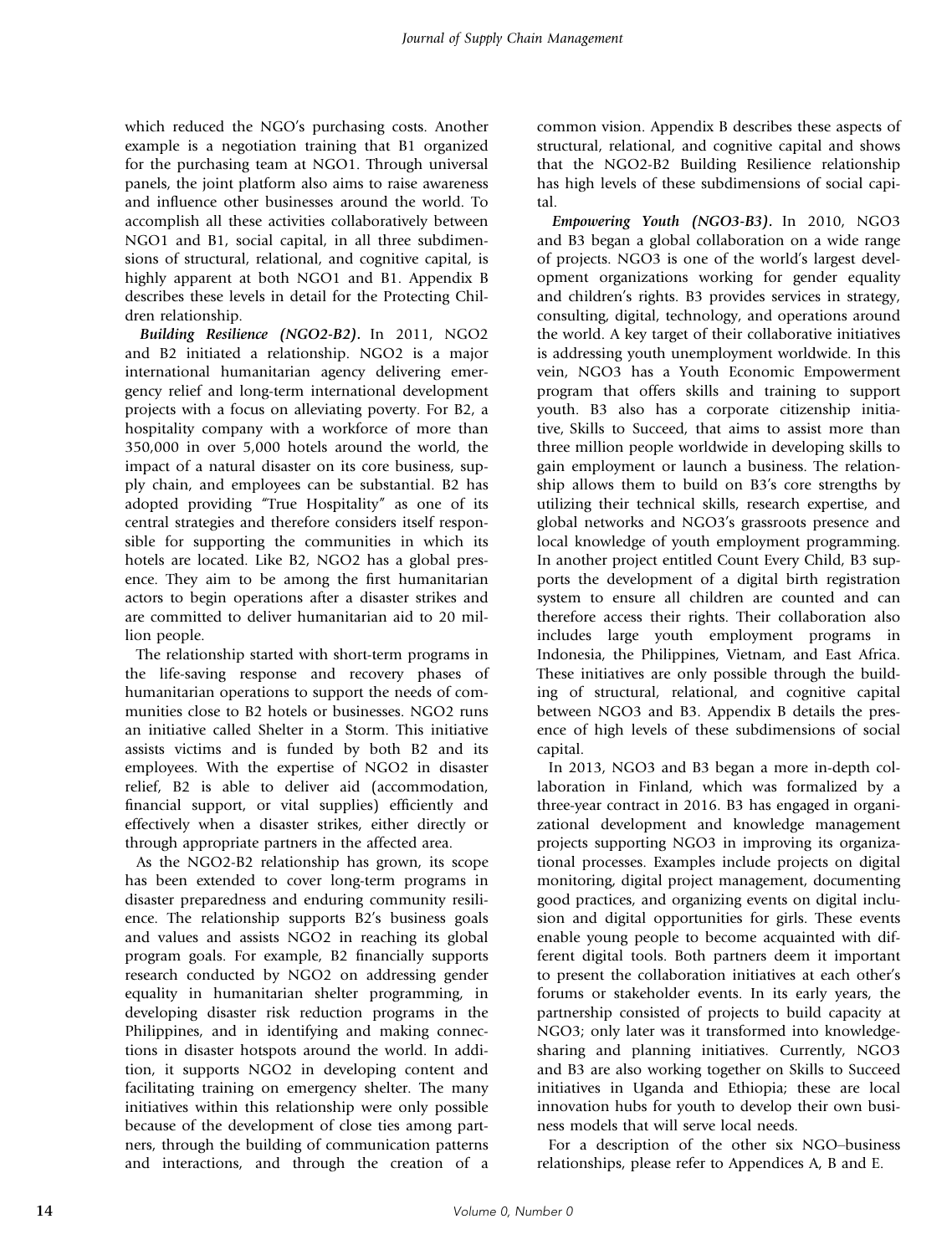#### Cross-Case Comparisons

Having described how each relationship developed in terms of activities and social capital, we now examine the similarities and differences between these relationships (Eisenhardt, 1989). To begin our cross-case comparison, we investigated patterns and differences within the social capital dimensions of the different cases, as detailed in Appendix B. We describe these patterns and differences in structural, relational, and cognitive capital. In addition, we link these dimensions of social capital to the tensions in NGO–business relationships and to the success of those relationships. This is achieved in Table 3, which synthesizes information from Appendices A and B and Figure 2. In addition, to further validate our findings, we performed a post hoc analysis by specifically looking for statements that link the ability to cope with tensions to aspects of social capital; these statements are presented Appendix C of the online supplement, and summarized in Table 4.

Appendix A provides an overview of how many times managers from the NGOs and businesses mentioned NGO–business relationship challenges during their interviews. This comparison clearly indicates that all such relationships suffer from at least some tensions, as was reported in the literature review. In only two cases—Responding to Humanitarian Emergencies (NGO8-B8) and Promoting Children's Rights (NGO9- B9)—did we find low levels of tension caused by the incompatibility of culture and working rhythms. As these relationships were less developed in terms of long-term commitment and codeveloping capabilities, their low-tension levels could be explained by lower degrees of interaction between partners than in the other relationships. While tensions due to misaligned strategic goals were mainly mentioned by the NGOs, all other tensions, such as reputational problems and differences in culture and resources, were mentioned by both partners in the relationship, indicating that these tensions are seen as equally challenging by both sides. In addition, by linking the tensions (for which counts are provided in Appendix A) to the social capital dimensions in Table 3, we illustrate how NGO– business relationships are able to cope with these tensions. In summary, Table 3 suggests that managers who are able to build up relational, structural, and cognitive capital, such as Protecting Children (NGO1- B1), Building Resilience (NGO2-B2), and Empowering Youth (NGO3-B3), are very confident that they are able to cope with these tensions, while NGO–business relationships that are not able to build up such capital, like Responding to Humanitarian Emergencies (NGO8-B8) and Promoting Children's Rights (NGO9- B9), display far less confidence in coping with these tensions. The other cases, which scored high on two social capital dimensions but not all three, provide

further insights into the specific links between the dimensions of social capital and the success of NGO– business relationships. These relationships appear to be able to cope with certain NGO–business relationship tensions very well but are less successful in dealing with others. More specifically, Table 3 reveals links between being able to cope with strategic and reputational tensions and building relational and cognitive capital, which we see in Life-Saving Communication (NGO6-B6) and Strengthening Families (NGO7-B7). We also find that relationships like Supporting Refugees (NGO4-B4) and Ending Poverty (NGO5-B5) that build relational and structural capital are able to cope with cultural and resource tensions.

To further explore this link between tensions and social capital, we created Appendix C, which contains illustrative statements from respondents that link tensions and social capital dimensions. For example, NGO1's corporate fundraising expert said, "From the outset we found it useful to be quite open around the parameters in which we would work together and what our global position is on global health issues." This reveals states how this manager copes with NGO–business relationship tensions by linking relational capital (being "quite open") with the tension of misaligned strategic goals (the challenge of working on the NGO's global position on health issues). Appendix C provides all the statements in which we found a relationship between specific tensions and dimensions of social capital, while an empty cell or a weak description indicates that the relationship is weak or nonexistent. Just as in the coding process, differences between the two researchers were discussed and resolved. These repeated iterations between the data, literature, and theory until a strong match between theory and data emerged strengthened the validity and reliability of the findings. In summary, we can state that the material in Table 4 (and Appendix C) supports our earlier findings regarding the links between tensions and social capital dimensions in NGO–business relationships. Below, we provide more in-depth information on how each social capital dimension is linked to tensions and to relationship success.

*Structural Capital in NGO*–*Business Relationships.* A common pattern revealed in Appendix B is that multiple ties increase an NGO's access to diverse sources of information and its ability to increase pressure on multiple stakeholders. NGOs might use their ties from a relationship to influence other businesses or political debates; for example, NGO1 can use its connections with B1 to influence other large pharmaceutical companies to pursue sustainable activities. The NGO in the Protecting Children relationship (NGO1-B1) tries to influence a broader audience of policymakers, customers, and governments by regularly organizing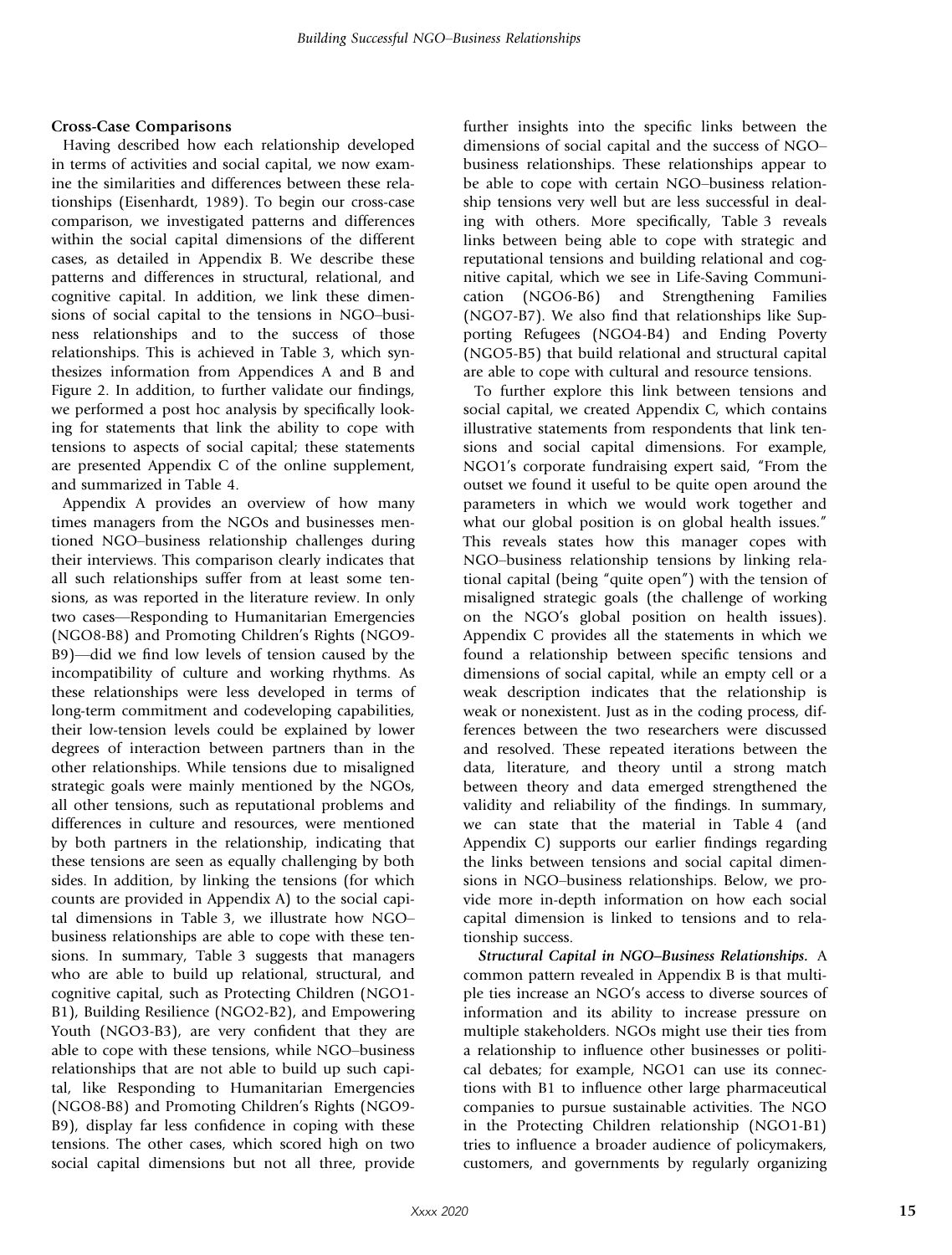|                                                           |                                  | Tensions in NGO-business relationships |                                                  |                                      |                       | Subdimensions of social capital |                      | Successful NGO-business<br>relationships |                                                  |
|-----------------------------------------------------------|----------------------------------|----------------------------------------|--------------------------------------------------|--------------------------------------|-----------------------|---------------------------------|----------------------|------------------------------------------|--------------------------------------------------|
| Cases                                                     | Misaligned<br>strategic<br>goals | Reputationa<br>prevention              | Incompatible<br>culture and<br>working<br>rhythm | Misaligned<br>allocation<br>resource | Structural<br>capital | Relational<br>capital           | Cognitive<br>capital | commitment<br>Long-term                  | capability<br>building<br><b>Supply</b><br>chain |
| (NGO1-B1)<br>Protecting<br>Children                       | HOH                              | HOH                                    | エクエ                                              | HOH                                  | HOH                   | エクテ                             | エクテ                  | さい                                       | HOH                                              |
| (NGO2-B2)<br>Resilience<br>Building                       | HOH                              | <b>MEDIUM</b>                          | HOH                                              | H <sub>OH</sub>                      | HOH                   | H <sub>OH</sub>                 | H <sub>OH</sub>      | H <sub>OH</sub>                          | H <sub>OH</sub>                                  |
| Youth (NGO3-<br>Empowering<br>B3)                         | H <sub>OH</sub>                  | H <sub>OH</sub>                        | <b>MEDIUM</b>                                    | H <sub>OH</sub>                      | H <sub>QH</sub>       | H <sub>OH</sub>                 | H <sub>OH</sub>      | H <sub>OH</sub>                          | H <sub>OH</sub>                                  |
| (NG-04-B4)<br>Supporting<br>Refugees                      | H <sub>OH</sub>                  | H <sub>OH</sub>                        | HOH                                              | H <sub>OH</sub>                      | HOH                   | H <sub>OH</sub>                 | <b>NOT</b>           | $\geq$                                   | H <sub>OH</sub>                                  |
| Ending Poverty<br>(NGO5-B5)                               | <b>MEDIUM</b>                    | H <sub>OH</sub>                        | H <sub>OH</sub>                                  | H <sub>OH</sub>                      | H <sub>OH</sub>       | H <sub>OH</sub>                 | $\sum_{i=1}^{n}$     | $\sum_{i=1}^{n}$                         | H <sub>OH</sub>                                  |
| Communication<br>(NGO6-B6)<br>Life-saving                 | MEDIUM                           | H <sub>OH</sub>                        | <b>MEDIUM</b>                                    | H <sub>OH</sub>                      | <b>NOT</b>            | H <sub>OH</sub>                 | H <sub>OH</sub>      | HQH                                      | $\sum_{i=1}^{n}$                                 |
| Strengthening<br>(NGO7-B7)<br>Families                    | HOH                              | HOH                                    | HOH                                              | H <sub>OH</sub>                      | <b>NOT</b>            | H <sub>OH</sub>                 | H <sub>OH</sub>      | H <sub>OH</sub>                          | <b>NOT</b>                                       |
| Responding to<br>Humanitarian<br>Emergencies<br>(NG-8-B8) | <b>MEDIUM</b>                    | <b>MEDIUM</b>                          | <b>NOT</b>                                       | H <sub>OH</sub>                      | <b>NOT</b>            | $\sum$                          | <b>NOT</b>           | $\geq$                                   | LOW                                              |
| Children Rights<br>(NG-99-B9)<br>Promoting                | H <sub>OH</sub>                  | HOH                                    | <b>NO1</b>                                       | H <sub>OH</sub>                      | <b>NO1</b>            | <b>NO1</b>                      | <b>NO1</b>           | <b>NO1</b>                               | $\sum_{i=1}^{n}$                                 |

Volume 0, Number 0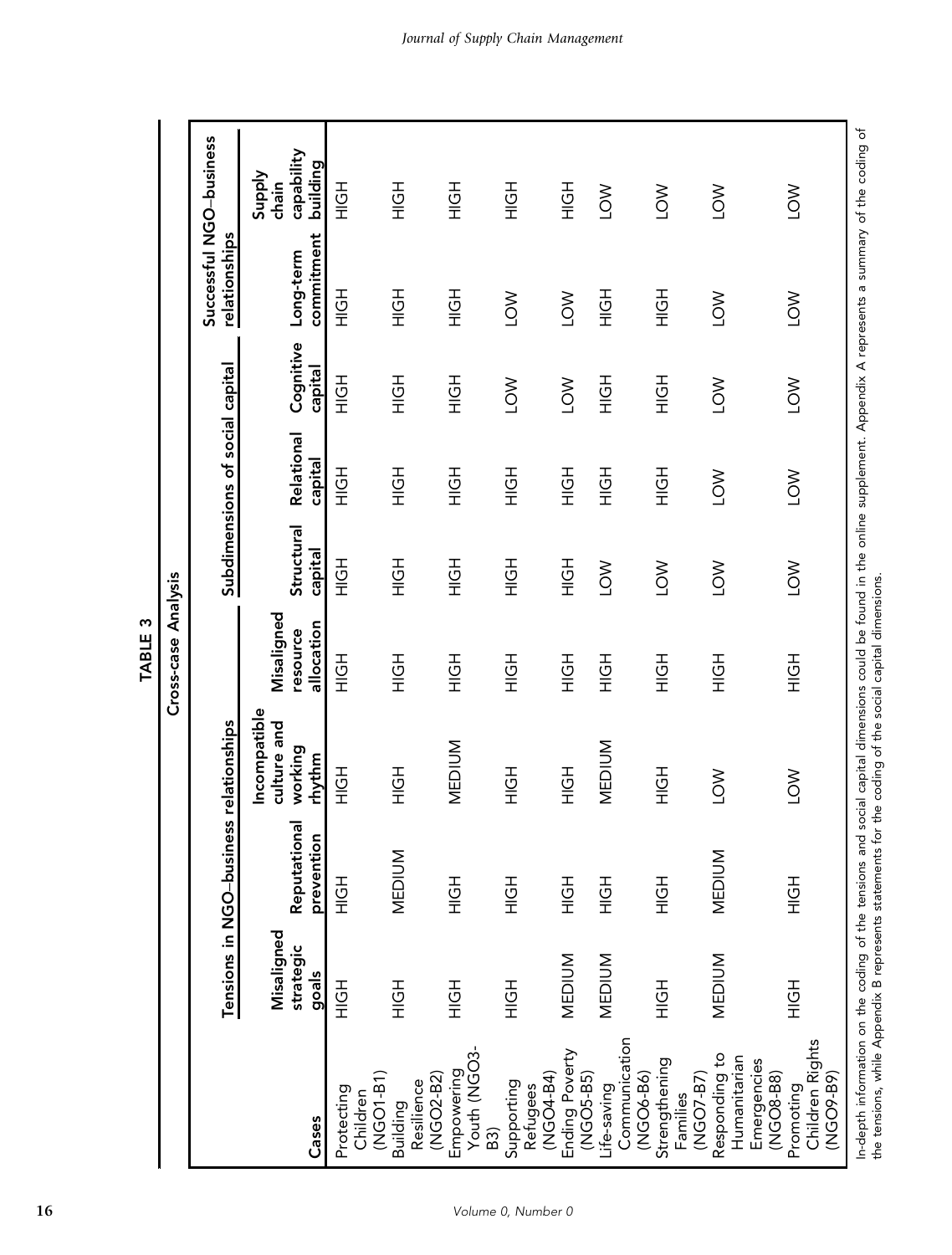|                            | Post Hoc Analysis: Coping with NGO-Business Relationship Tensions Through Social Capital |                                         |                            |                                               |                                             |
|----------------------------|------------------------------------------------------------------------------------------|-----------------------------------------|----------------------------|-----------------------------------------------|---------------------------------------------|
| Case                       |                                                                                          | <b>Misaligned</b><br>strategic<br>goals | Reputational<br>prevention | Incompatible<br>culture and<br>working rhythm | <b>Misaligned</b><br>resource<br>allocation |
| Protecting Children        | Structural Capital                                                                       |                                         |                            | X                                             | X                                           |
| (NGO1-B1)                  | Relational Capital                                                                       | Х                                       | X                          | X                                             | X                                           |
|                            | Cognitive Capital                                                                        | X                                       | X                          |                                               | $\overline{\phantom{0}}$                    |
| <b>Building Resilience</b> | Structural Capital                                                                       |                                         |                            | X                                             | $\pmb{\mathsf{X}}$                          |
| (NGO2-B2)                  | Relational Capital                                                                       | Χ                                       | X                          | X                                             | X                                           |
|                            | <b>Cognitive Capital</b>                                                                 | X                                       | X                          |                                               | $\overline{\phantom{0}}$                    |
| <b>Empowering Youth</b>    | Structural Capital                                                                       | $\overline{\phantom{0}}$                | $\overline{\phantom{0}}$   | X                                             | X                                           |
| (NGO3-B3)                  | Relational Capital                                                                       | X                                       | X                          | X                                             | X                                           |
|                            | Cognitive Capital                                                                        | Χ                                       | X                          |                                               |                                             |
| Supporting                 | <b>Structural Capital</b>                                                                |                                         |                            | X                                             | X                                           |
| Refugees (NGO4-            | <b>Relational Capital</b>                                                                |                                         |                            | X                                             | X                                           |
| B4)                        | Cognitive Capital                                                                        |                                         |                            |                                               | —                                           |
| <b>Ending Poverty</b>      | Structural Capital                                                                       |                                         |                            | X                                             | X                                           |
| (NGO5-B5)                  | <b>Relational Capital</b>                                                                |                                         |                            | X                                             | X                                           |
|                            | Cognitive Capital                                                                        |                                         |                            |                                               |                                             |
| Life-saving                | Structural Capital                                                                       |                                         |                            |                                               |                                             |
| Communication              | Relational Capital                                                                       | X                                       | Χ                          |                                               |                                             |
| (NGO6-B6)                  | Cognitive Capital                                                                        | X                                       | X                          |                                               |                                             |
| Strengthening              | Structural Capital                                                                       |                                         |                            |                                               |                                             |
| Families                   | Relational Capital                                                                       | Х                                       | X                          |                                               |                                             |
| (NGO7-B7)                  | Cognitive Capital                                                                        | X                                       | Χ                          |                                               |                                             |
| Responding to              | <b>Structural Capital</b>                                                                |                                         |                            |                                               |                                             |
| Humanitarian               | <b>Relational Capital</b>                                                                |                                         |                            |                                               |                                             |
| Emergencies<br>(NGO8-B8)   | Cognitive Capital                                                                        |                                         |                            |                                               |                                             |
| Promoting Children         | Structural Capital                                                                       |                                         |                            |                                               |                                             |
| Rights (NGO9-B9)           | Relational Capital                                                                       |                                         |                            |                                               |                                             |
|                            | Cognitive Capital                                                                        |                                         |                            |                                               |                                             |

TABLE 4

This is a summary of Appendix C in the online supplement. This supplement provides multiple example statements of our interviewees indicating how social capital (i.e., structural, relational, and cognitive) enables relationships to cope with the different tensions.

panels and open discussions for different audiences. As such, the structural capital provided by the relationship with B1 gives NGO1 access and connectivity to different functions of the business' supply chain and R&D department, enabling the partners to work together on product development and supply chain issues. Appendix B also indicates that the geographical reach of NGOs, which provides businesses with access to local communities, plays an important role in building a successful relationship. More specifically, businesses like to work with NGOs with a similar geographical focus, as this enables them to reach the local communities that the NGOs target for their humanitarian projects. For example, NGO2 and B2 are active in almost all the same places, and these overlaps enable both partners to work together

extensively in areas of common interest to create reactive contingency plans in case of disasters near B2's hotels. While NGOs within successful relationships use these connections to actively influence multiple stakeholders and create opportunities and capabilities—even outside the dyadic relationship—our cases show that relationships with lower levels of structural capital limit the use of these connections to communicate joint initiatives: Examples include Life-saving Communication (NGO6-B6), Strengthening Families (NGO7-B7), Responding to Humanitarian Emergencies (NGO8-B8), and Promoting Children's Rights (NGO9-B9).

Strong structural capital requires connectivity on multiple levels within both the NGO and the business; NGO–business relationships require the visible commitment of top-level management and genuine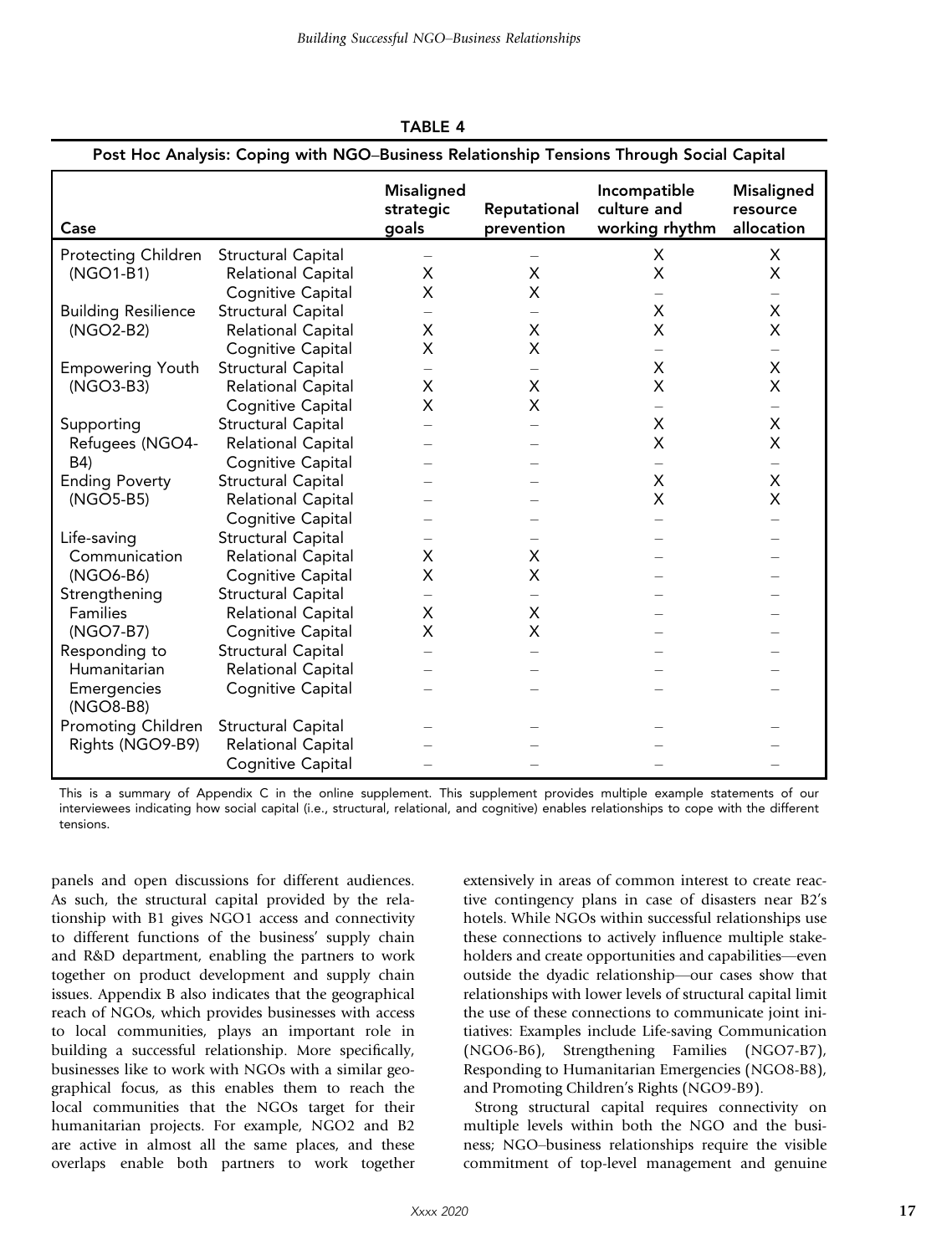engagement from middle- and lower-level employees. For example, the managers at B4 do not perceive the relationship with NGO4 as an add-on initiative; rather, it is an integral part of typical business activities and closely related to their corporate values. In other words, successful relationships require broad organizational as well as individual support from both partners. Table 4 shows that this broad support for an NGO–business relationship enables the relationship to overcome cultural differences and differences in terms of resources and even creates new opportunities for capability building through interactions between multiple people with diverse backgrounds. Appendix C shows that respondents linked structural capital with the ability to cope with resource and cultural tensions. Building structural capital by setting up systematic methods of communication and interactions enabled Protecting Children (NGO1-B1), Building Resilience (NGO2-B2), Empowering Youth (NGO3-B3), Supporting Refugees (NGO4-B4), and Ending Poverty (NGO5-B5) to cope with the resource and cultural tensions that challenge NGO–business relationships.

#### *Relational Capital in NGO*–*business Relationships.*

Appendix B indicates that successful relationships require large investments in dedicated personnel to build relational capital, as in Protecting Children (NGO1-B1), Building Resilience (NGO2-B2), and Empowering Youth (NGO3-B3). Both partners in Protecting Children invested in new personnel dedicated to the relationship. NGO1 strengthened its team with eight employees at the coordination center and seven at their local office in Switzerland to work specifically on the relationship, while B1 invested in communication and purchasing personnel with a similar assignment. Apart from these dedicated full-time personnel, other B1 employees are regularly involved in and consulted about the relationship. As both partners have offices in central London, managers at B1 often spend significant time in the NGO's offices, providing ample opportunity to create trust between the organizations and friendships among partners. NGO5 and B5 are also in constant dialogue through meetings and field visits, as indicated by the business partner at NGO5 and the sustainability coordinator at B5. The other cases in our sample show little or no shared investments in personnel and joint initiatives. For example, in the Strengthening Families relationship (NGO7- B7), the partners meet two or three times per year to discuss activity themes and associated budgets. Another example is the Promoting Children's Rights collaboration (NGO9-B9), in which partners only approach one another after a disaster.

By working collaboratively on projects, NGOs and businesses learn about one another's culture and consequently create a kind of reciprocal commitment based on an appreciation of the other party's manner of communicating and decision making. While businesses make decisions based on numbers and rational arguments, projects that place business managers at the NGO enhance the "soft" skills of these managers. Another not entirely financial benefit is personal enrichment for employees and development of their leadership skills. These intensive collaborations also strengthen joint product and service developments, as illustrated by the codevelopment of a gel for the prevention of a bacterial bloodstream infection (NGO1- B1) or the development of a digital birth registration system (NGO3-B3). Such hands-on joint projects between NGOs and businesses create high levels of openness and transparency and facilitate knowledge sharing, cocreation, and long-term commitment between partners.

While Appendix B reports low levels of relational capital for Responding to Humanitarian Emergencies (NGO8-B8) and Promoting Children's Rights (NGO9- B9), all other cases show medium to highlevels of relational capital, which suggests that this dimension correlates with the success level of NGO–business relationships. The quotes in Appendix C, and its summary in Table 4, on relational capital show that Protecting Children (NGO1-B1), Building Resilience (NGO2-B2), Empowering Youth (NGO3-B3), Supporting Refugees (NGO4-B4), Ending Poverty (NGO5- B5), Life-Saving Communication (NGO6-B6), and Strengthening Families (NGO7-B7) possess either medium or high levels of relational capital, which appears to help them cope with the four tensions in the NGO–business relationship.

*Cognitive Capital in NGO*–*Business Relationships.* To create cognitive capital in NGO–business relationships, the cases shown in Appendix B reveal that speaking the same language in the relationship is crucial. This common language can be created by formulating relationship goals and strategies together. The Protecting Children relationship (NGO1-B1), for instance, jointly established a target of saving one million children under the age of five by providing them better access to healthcare. While this target fits the broader target of NGO1 to stand up for children in the world's most difficult environments through protection and education, it provides a specific focus on the relationship with B1. For B1, meanwhile, the joint target fits their broader vision of donating 20% of the profits the company earns from developing countries back to those countries. This common goal enables the partners to formulate multiple collaborative projects that strengthen their relationship and are also in line with each organization's strategy. It further enables open communication channels, generates a shared sense of responsibility for achieving these goals, and leads to a mutual feeling of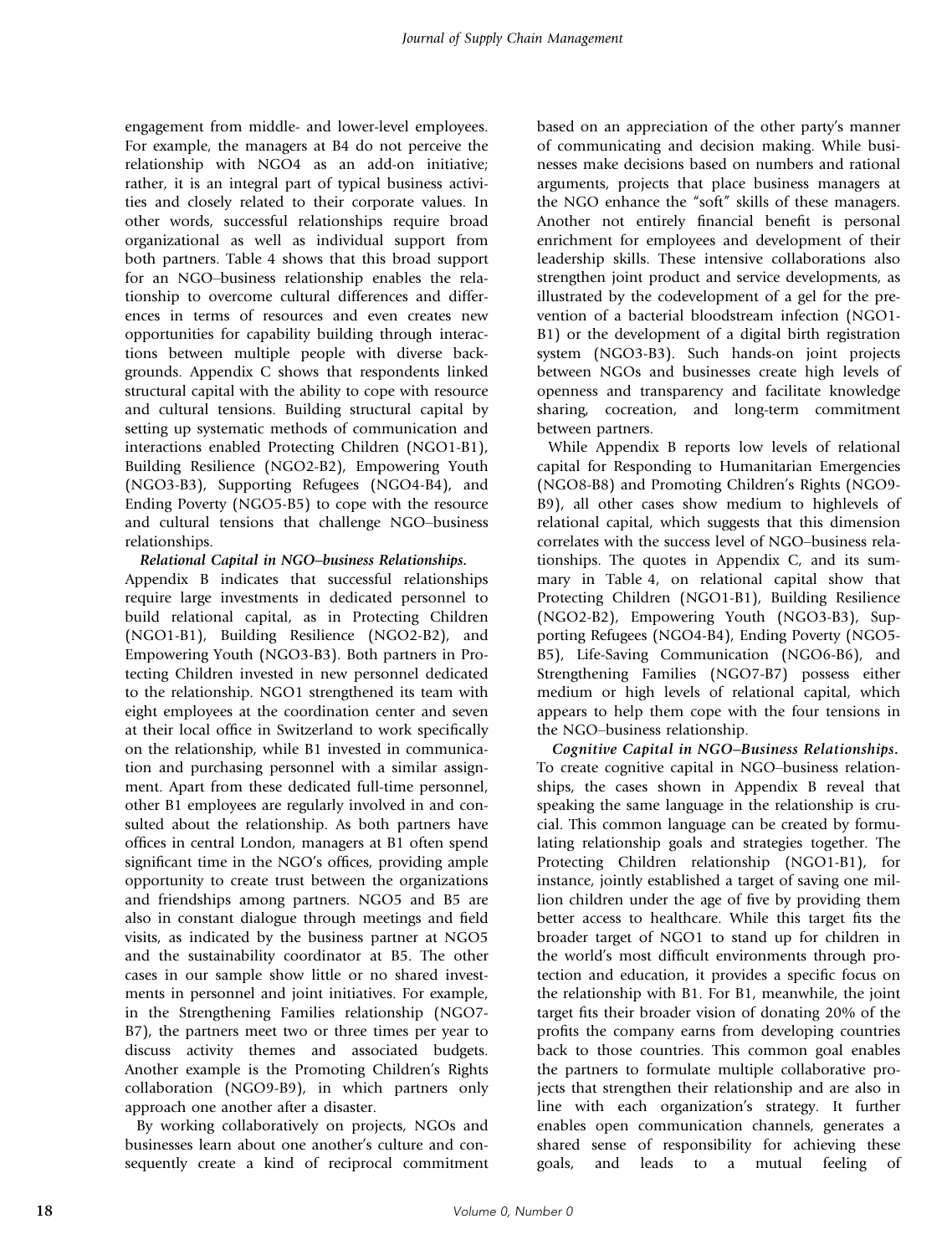accomplishment. Creating this cognitive capital requires each party to know the other party's values. Often, this requires the NGO to perform risk audits and to speak the language of businesses.

Appendix B shows that Protecting Children (NGO1- B1), Building Resilience (NGO2-B2), Empowering Youth (NGO3-B3), Life-Saving Communication (NGO6-B6), and Strengthening Families (NGO7-B7) all possess high levels of cognitive capital. Combining this with the information in Figure 2 reveals that high levels of cognitive capital can be linked with longterm committed relationships. By contrast, relationships that are not (yet) long term still need work on formulating joint visions and potential achievements; see Supporting Refugees (NGO4-B4), Ending Poverty (NGO5-B5), Responding to Humanitarian Emergencies (NGO8-B8), and Promoting Children's Rights (NGO9-B9). In addition, Appendix C and the summary in Table 4 show that cognitive capital helps enable relationships to overcome misaligned strategic goals and to preserve the parties' reputations. More specifically, for Protecting Children (NGO1-B1), Building Resilience (NGO2-B2), Empowering Youth (NGO3-B3), Life-Saving Communication (NGO6-B6), and Strengthening Families (NGO7-B7), we found support for the presence of cognitive capital and the ability to cope with two specific tensions: reputational preservation and misaligned strategic goals.

#### DISCUSSION

In a humanitarian context, NGOs are increasingly confronted with challenges in their supply chains. They need to respond to complex situations and demands of disaster and development management that may transcend their expertise. To deal with these complexities and uncertainties, increasing numbers of NGOs and businesses choose to form cross-sectoral relationships that can enhance the relationship's supply chain capability since business partners might provide donations, in-kind supplies, pro bono resources, low-cost consulting, transportation services, and even knowledge on supply chain processes and digitalization. All this extra support and knowledge sharing increases the humanitarian impact of the NGO. In return, NGOs might contribute to the sustainability efforts of the business partners as they become more involved in commercial supply chains (Hyatt & Johnson, 2016). Collaborating with NGOs can thus serve as a means for businesses to overcome sustainability challenges within their global supply chain. These relationships can also affect a company's competencies: resilience, innovations, market development processes, and so on.

As more and more NGOs engage in cross-sectoral relationships and eagerly incorporate supply chain thinking into their own supply chains, there is a growing need to study these cross-sectoral relationship arrangements. While talking with NGOs in the humanitarian context, we discovered significant differences in the stages that these NGO–business relationships have reached. NGOs often use the term "partnerships" or "strategic partnerships" to talk about their cross-sectoral collaborations, which range from philanthropic or pro bono resource arrangements to cocreative supply chain capability arrangements. Some are focused on the long run, while others are shortterm collaborative projects. Rather than the notion of "partnership," we are interested in how successful NGO–business relationships can be built, relationships that focus on the long-term and on joint capability building. In summary, our research contributes to the supply chain management literature by examining the role and mechanisms of social capital in creating successful NGO–business relationships. First, we show how social capital can help manage the tensions within cross-sectoral relationships. Second, we explain how the structural, relational, and cognitive dimensions of social capital and their interactions can enable successful NGO–business relationships. This inspires a set of propositions and a process framework that together explain the crucial role of social capital in NGO–business relationships (Figure 3) and respond to the call made by Johnson et al. (2018) and Rodriguez et al. (2016) for deeper insights into developing NGO–business relationships. We explain our two main contributions in the sections below.

#### Building Social Capital to Manage Tensions in NGO–Business Relationships

Consistent with the literature review, our cases re-affirm several tensions that make it difficult to build NGO–business relationships. To overcome these tensions, NGO–business relationships respond by building social capital. Specifically, through our dyadic cases, we illustrate how three different dimensions of social capital—structural, relational, and cognitive can help manage the tensions common in NGO–business relationships.

The most successful NGO–business relationships in our sample show that tensions concerning differences in mandates and roles can be mitigated by creating common goals and setting up a collaborative mission. The strong ties that result from this collaboration can smooth discussions and conflicts in the relationship and leverage the impact of the relationship's common goals. This finding echoes Carey et al. (2011), who suggest that relational capital mediates the impact of cognitive capital on the performance in a relationship.

To alleviate reputational prevention tensions, NGOs and businesses can jointly define their goals and aspirations to create a common view of the NGO supply chain. In addition, risk audits of a business performed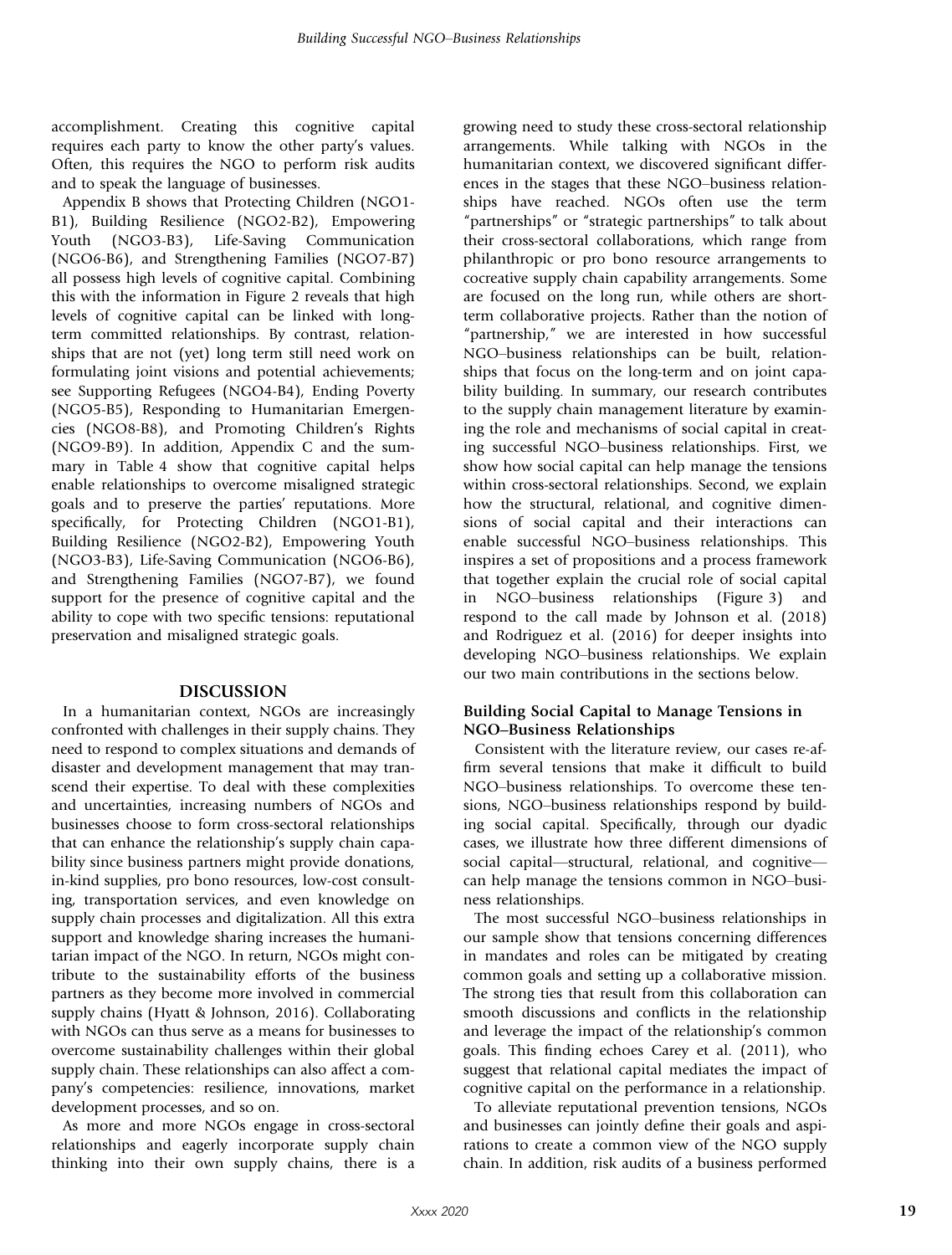FIGURE 3 Model for Creating Successful NGO–Business Relationships [Color figure can be viewed at [wileyonlinelibrary.com\]](www.wileyonlinelibrary.com)



by an NGO can help determine whether the goals of both partners are genuinely aligned. In combination with cognitive capital, strong relational ties can lessen the impact of misaligned strategic goals and help with reputational preservation in successful NGO–business relationships. In summary, the following propositions could be formulated:

Proposition 1a: Simultaneously building cognitive and relational capital reduces the tension of misaligned strategic goals within NGO–business relationships.

Proposition 1b: Simultaneously building cognitive and relational capital reduces the tension of reputational preservation within the NGO–business relationship.

Our cases show that tensions created by cultural differences and differences in working rhythms can be reduced by geographically and/or operationally overlapping areas and projects, which create the opportunity for businesses and NGOs to work closely together. This more intensive collaboration increases all parties' understanding of the others' culture and work rhythms. Moreover, the fact that the NGO and the business can obtain high levels of structural capital leads to more enduring NGO–business relationships. As Chae et al. (2019) suggest, this effect can be strengthened by solid relations between partners, as strong ties further stimulate the impact of dyadic and network strengths on the success of cross-sectoral relationships.

Finally, tensions related to the availability of resources can be managed by collaborating in the field, which is possible if both partners have overlapping projects or action areas in which to undertake joint efforts. However, it will be easier to cope with this tension when these projects are managed with trust and respect between partners, in other words, when relational capital is present. Consequently, we can formulate the following propositions that suggest a synergetic effect between structural and relational capital:

Proposition 1c: Simultaneously building structural and relational capital reduces the tension of bringing different cultures and working rhythms together within the NGO–business relationship.

Proposition 1d: Simultaneously building structural and relational capital reduces the tension of having misaligned resource allocations within the NGO–business relationship.

# Developing Successful NGO–Business Relationships through Social Capital

The literature suggests that, for relationships to become highly successful, they need to consider the long term, and partners need to be committed to jointly creating capabilities that will support the relationship. This is also consistent with the life cycle view of relationships (Dwyer, Schurr, & Oh, 1987; Jap & Anderson, 2007; Vanpoucke, Vereecke & Boyer, 2014), indicating that knowledge creation is only possible in the later stages of relationship formation. However, in terms of building these relationships, there are impediments in NGO–business relationships that are not found in commercial relationships. In the latter, the building of trust requires a great deal of energy (e.g., Villena et al., 2011), but trust appears to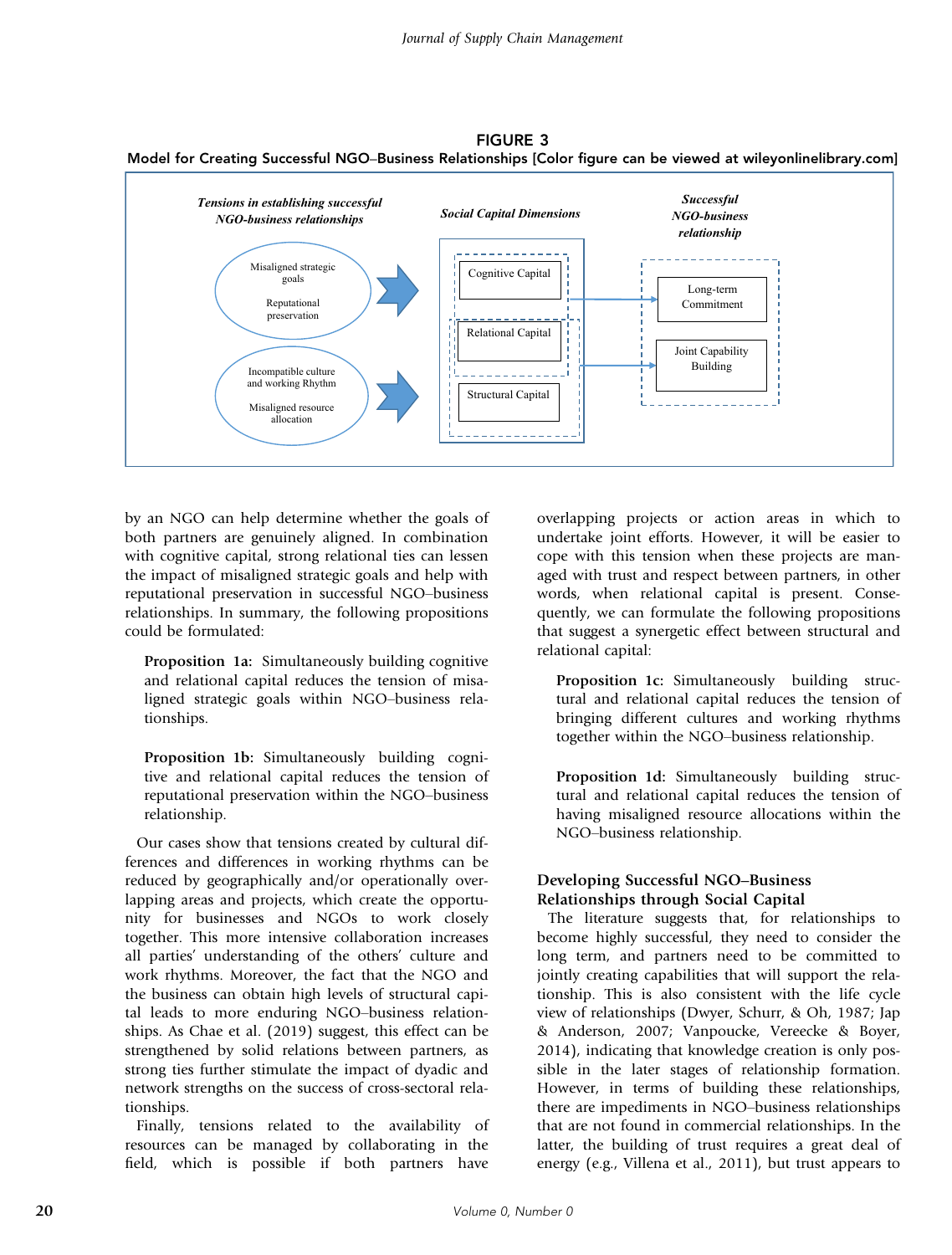develop more naturally in NGO–business relationships. On the other hand, NGO–business relationships require more effort to ensure that partners communicate and share knowledge efficiently, as there are inherent differences in goals and communication languages between NGOs and businesses.

Our results show particular challenges to social capital formation when working across sectors. While the global sourcing literature has found higher transaction costs to be associated with sourcing from culturally distant suppliers (Handley & Benton, 2013; Larsen, Manning, & Pedersen, 2013), our study explains this cost in a cross-sectoral context in terms of sectoral rather than cultural distance. These sector-based differences require even closer collaboration in projects and activities before those efforts translate into a commitment to a long-term relationship. As suggested by earlier research (e.g., Carey et al., 2011; Chae et al., 2019; Gulati et al., 2011), structural and cognitive capital form the cornerstones of building these close relationships. Our cases make clear that creating structural, relational, and cognitive capital add value and reinforce one another in a stronger way than in commercial partnerships. This can be explained by the role of social capital in overcoming tensions in cross-sectoral relationships, indicating that social capital has not only a bonding but also a bridging role in NGO–business relationships (Granovetter, 1985).

Structural capital is fundamental to the creation of NGO–business relationships. In these relationships, structural capital is also a crucial vehicle for reaching and influencing other businesses, governments, and customers, all of which go well beyond access to supply chain capabilities. This is important as it can create far-reaching effects beyond a single NGO and/or business supply chain, impacting multiple supply chains and societies. As such, even more than in commercial supply chain relationships that largely build social capital as a source of market information and referrals to prospective partners, social capital in NGO–business relationships is used as a vehicle for accessing a variety of intangible and tangible assets from partners.

Together, relational and structural capital create extraordinary benefits. Cross-sectoral relationships that can build strong structural and relational capital tend to shift their focus toward the cocreation of supply chain capabilities within the relationship. This is mainly visible in shifting from a reactive toward a more proactive approach, which enables collaboration much earlier in the process. Collaboration in the preparation phase is crucial to NGO–business relationships, as previous research has reported (Nurmala et al., 2018). However, only 20% of these relationships take an active role in the preparation phase. The

interaction of relational and structural capabilities enables the business and the NGO to focus on prevention and preparedness—what we call the "co-creation of joint capabilities"—instead of reacting after problems arise. In case of an emergency, the NGO can react much faster due to the earlier availability of funding. For example, in the Building Resilience relationship (NGO2-B2), NGO2 can react much more rapidly to disasters because B2 shared its experience with how early budgets and knowledge sharing can create leverage effects in the recovery processes. Consequently, the following proposition can be formulated:

Proposition 2a: Simultaneously building structural and relational capital fosters the cocreation of joint capabilities for successful NGO–business relationships.

A long-term commitment for NGO–business relationships is only possible when cognitive capital is strongly cultivated. This often requires the NGO to perform a risk audit of the corporation's supply chain to check for alignment and whether the business does not violate any of the NGO's core beliefs. In order to perform these risk audits, NGOs have to develop new skills necessary to start up the NGO–business relationship. The start-up process also requires potential partners to talk frankly about achievements in a language that both partners understand, which can pose an additional challenge. To succeed in bridging the different backgrounds of NGOs and businesses, NGOs often hire employees with a business background to serve in a liaison role for these partnerships. As these employees understand the requirements of businesses, it is easier for them to communicate with the business world and to defend the NGO's vision. In addition, relational capital in the form of trust and friendship enables the partners to leverage the impact of cognitive capital on their long-term commitment to the NGO–business relationship. Altogether, this leads to the following proposition:

Proposition 2b: Simultaneously building cognitive and relational capital fosters the long-term relationship commitment needed for successful NGO–business relationships.

Successful NGO–business relationships require different dimensions of social capital to overcome NGO– business relationship tensions: Just as the combination of structural and relational capital enables the cocreation of joint capabilities, the synergies between cognitive and relational capital are necessary for longterm commitment. This fits with the idea of Gulati, Wohlgezogen, and Zhelyazkov (2012) that there are two facets of collaboration: cooperation and coordination. The present paper clearly supports the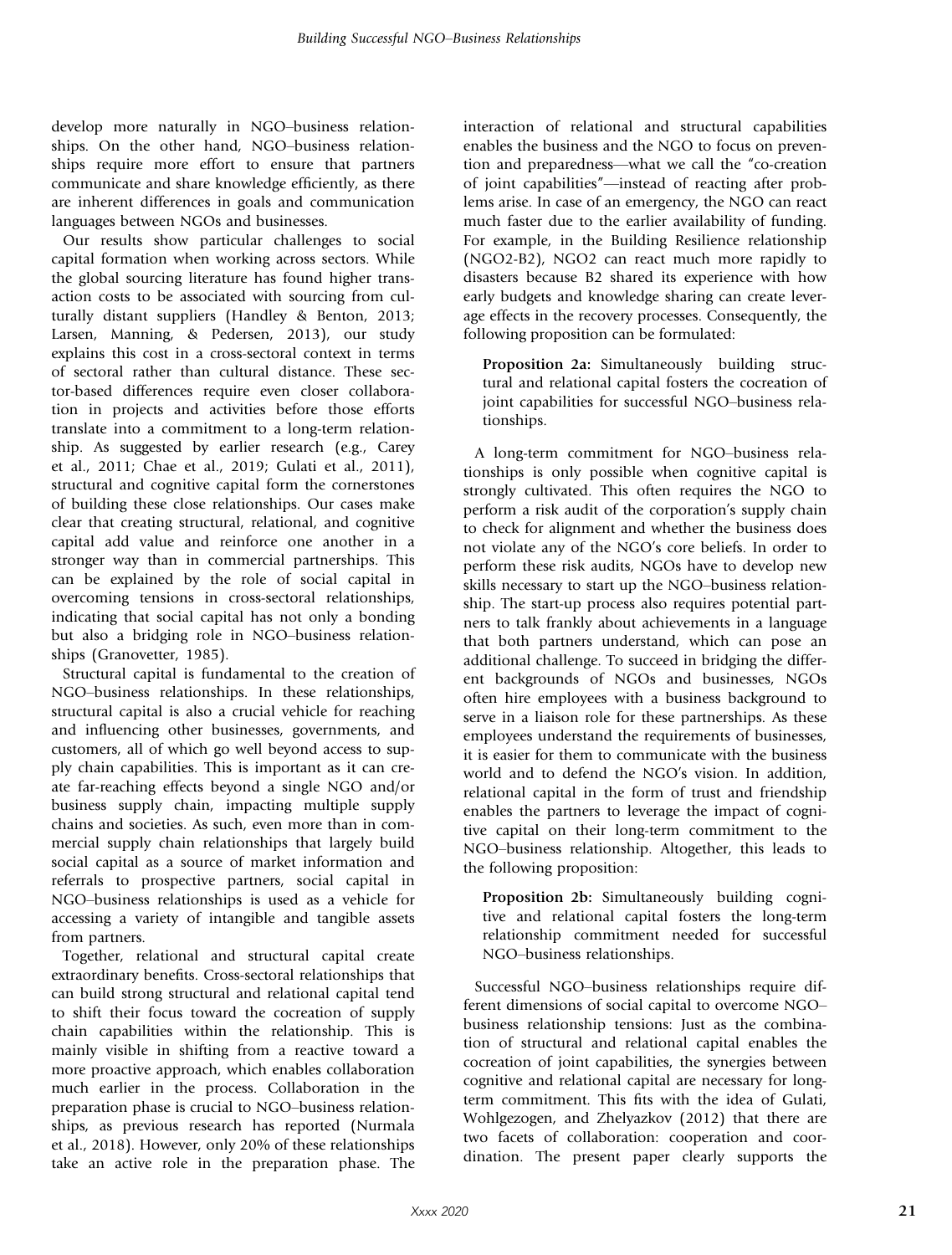interdependent model of cooperation and coordination, as it shows a superadditive effect of these facets of collaboration, measured here as dimensions of social capital.

#### LIMITATIONS AND FUTURE RESEARCH

Although our research enabled us to acquire new insights into managing the complexities of NGO–business relationships, it has limitations. Our research stresses that multiple forms of NGO–business relationships exist (short versus long term and philanthropic versus reciprocal). These multiple forms exist because it is not easy to quickly establish relationships that were not in place prior to a disaster that brings partners together (Dolinskaya et al., 2011). While our research distinguishes these multiple forms of collaboration, we were not able to address the compromises inherent in short-term versus long-term collaboration in this study. While our research made clear that long-term collaborations are much further developed in terms of cognitive capital together and clearly described the benefits of building these long-term relationships, it did not represent a cost–benefit analysis for partners in making choices concerning relationship length. Future research might address these compromises and specific choices in partnership development from both the NGO and the business perspective. It should also further investigate the interaction between various dimensions of social capital. While our cases showed a combined effect of structural and relational capital on the capability-building dimension of successful NGO–business relationships and a combined effect of cognitive and relational capital on the long-term nature of these NGO–business relationships, previous research suggests different types of synergetic effects—such as relational capital as a moderator or mediator—between these dimensions of social capital (e.g., Carey et al., 2011; Chae et al., 2019; Gulati et al., 2011). While we are not able to confirm the exact nature of these complex relationships based on our case studies, future research could provide clarity as to the precise nature of the interactions among social capital dimensions. Finally, our research deals with NGO–business relationships in a European context, which enabled us to collect comprehensive and qualitative data because we were able to develop trust between the managers in these organizations and the research team through personal contact. However, regulations and cultures for NGOs and businesses on how to approach one another and work together might vary and create different dynamics in other geographical areas. Thus, extending this research beyond the European context might be a fruitful avenue for future research.

## **CONCLUSION**

Our research contributes to the general theory of social capital in interorganizational relationships by providing support for the interactions among social capital dimensions. More specifically, it shows that cognitive and structural capital create the fundamentals that can be leveraged in synergy with relational capital for the creation of successful interorganizational relationships. In addition, our study shows that NGO–business relationships follow the same logic as in a business setting in terms of how social capital impacts interorganizational relationships. Although similar mechanisms are at play, our study demonstrates that the formation of social capital is even more prominent within this cross-sectoral relationship context, as social capital can be used as a driver to mitigate the tensions and complexities common in NGO–business relationships.

#### ACKNOWLEDGEMENT

The authors thank Mark Pagell, the anonymous associate editor, and three reviewers for their constructive comments which helped to significantly improve the paper. The authors thank NGO and business managers who offered their time and thoughts throughout the data collection. In addition, the authors appreciate and thank the Academy of Finland (Grant No: 332921) and Fonds de la Recherche Scientifique—FNRS (Grant No: 33737665) for supporting this research.

#### REFERENCES

- Bassett, M. (2015). Enhancing collaboration in international disasters: Canadian businesses and humanitarian organizations. Ottawa, ON: The Conference Board of Canada.
- Bastl, M., Johnson, M., & Finne, M. (2019). A midrange theory of control and coordination in service triads. Journal of Supply Chain Management, 55 (1), 21–47.
- Bealt, J., Fernández Barrera, J. C., & Mansouri, S. A. (2016). Collaborative relationships between logistics service providers and humanitarian organizations during disaster relief operations. Journal of Humanitarian Logistics and Supply Chain Management, 6(2), 118–144.
- Beamon, B. M., & Balcik, B. (2008). Performance measurement in humanitarian relief chains. International Journal of Public Sector Management, 2(1), 4–25.
- Bolino, M. C., Turnley, W. H., & Bloodgood, J. M. (2002). Citizenship behavior and the creation of social capital in organizations. Academy of management review, 27(4), 505–522.
- Burt, R. (1992). Structured holes: The social structure of competition. Cambridge, MA: Harvard University Press.
- Carey, S., Lawson, B., & Krause, D. R. (2011). Social capital configuration, legal bonds and performance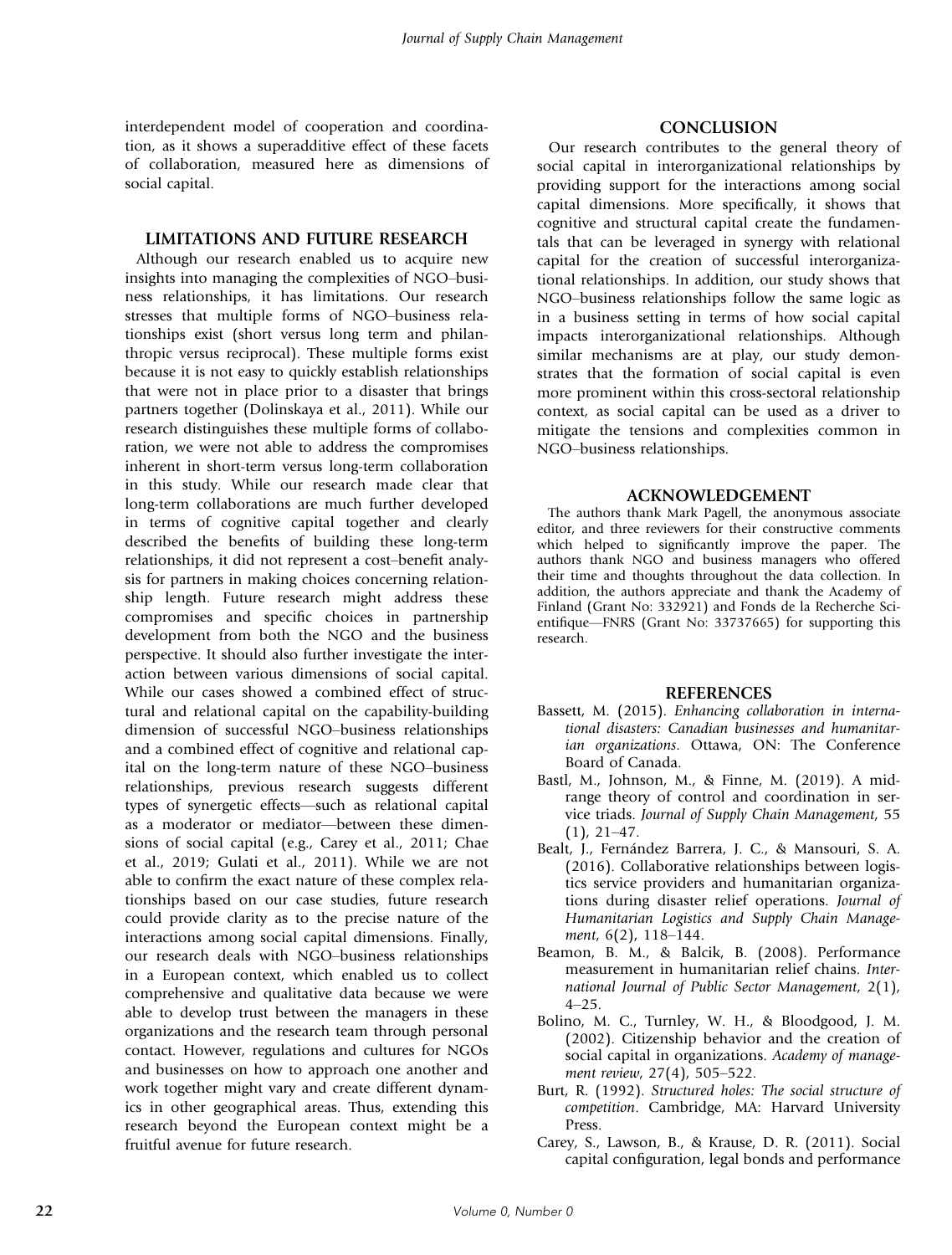in buyer-supplier relationships. Journal of Operations Management, 29(4), 277–288.

- Chae, S., Yan, T., & Yang, Y. (2019). Supplier innovation value from a buyer–supplier structural equivalence view: Evidence from the PACE awards in the automotive industry. Journal of Operations Management, [https://doi.org/10.1002/joom.1063.](https://doi.org/10.1002/joom.1063)
- Clarke, A., & Fuller, M. (2010). Collaborative strategic management: Strategy formulation and implementation by multi-organizational cross-sector social partnerships. Journal of Business Ethics, 94 (1), 85–101.
- Cousins, P. D., Handfield, R. B., Lawson, B., & Petersen, K. J. (2006). Creating supply chain relational capital: The impact of formal and informal socialization processes. Journal of Operations Management, 24(6), 851–863.
- Dahan, N. M., Doh, J. P., Oetzel, J., & Yaziji, M. (2010). Corporate-NGO collaboration: Co-creating new business models for developing markets. Long Range Planning, 43(2–3), 326–342.
- Day, J. M., Melnyk, S. A., Larson, P. D., Davis, E. W., & Whybark, D. C. (2012). Humanitarian and disaster relief supply chains: A matter of life and death. Journal of Supply Chain Management, 48(2), 21–36.
- Demiroz, F., & Kapucu, N. (2015). Cross-sector partnerships in managing disasters: Experiences from the United States. In T. Izumi & R. Shaw (Eds.), Disaster management and private sectors: Challenges and potentials (pp. 169–186). Tokyo: Springer Japan.
- Dolinskaya, I. S., Shi, Z. E., Smilowitz, K. R., & Ross, M. (2011). Decentralized approaches to logistics coordination in humanitarian relief. In T. Doolen & E. Van Aken (Eds.), Proceedings of the 2011 Industrial Education Research Conference (pp. 1–8). Peachtree Corners, GA: Institute of Industrial and Systems Engineers.
- Dwyer, F. R., Schurr, P. H., & Oh, S. (1987). Developing buyer-seller relationships. Journal of Marketing, 51(2), 11–27.
- Edmondson, A. C., & McManus, S. E. (2007). Methodological fit in management field research. Academy of Management Review, 32(4), 1246– 1264.
- Eisenhardt, K. M. (1989). Building theories from case study research. Academy of Management Review, 14 (4), 532–550.
- Eisenhardt, K. M., & Graebner, M. E. (2007). Theory building from cases: Opportunities and challenges. Academy of Management Journal, 50(1), 25–32.
- Erakovich, R., & Anderson, T. (2013). Cross-sector collaboration: Management decision and change model. International Journal of Public Sector Management, 26(2), 163–173.
- Fawcett, A. M., & Fawcett, S. E. (2013). Benchmarking the state of humanitarian aid and disaster relief: A systems design perspective and research agenda. Benchmarking: An International Journal, 20(5), 661–692.
- Fiol, C. M., Pratt, M. G., & O'Connor, E. J. (2009). Managing intractable identity conflicts. Academy of Management Review, 34(1), 32–55.
- Fischer, C., Hartmann, M., Reynolds, N., Leat, P., Revoredo-Giha, C., Henchion, M., Albisu, L., & Gracia, A. (2009). Factors influencing contractual choice and sustainable relationships in European agri-food supply chains. European Review of Agricultural Economics, 36(4), 541–569.
- Frynas, J. G. (2005). The false developmental promise of corporate social responsibility: Evidence from multinational oil companies. International Affairs, 81(3), 581–598.
- Gelderman, C. J., Semeijn, J., & Mertschuweit, P. P. (2016). The impact of social capital and technological uncertainty on strategic performance: The supplier perspective. Journal of Purchasing and Supply Management, 22(3), 225–234.
- Gilberthorpe, E., & Banks, G. (2012). Development on whose terms? CSR discourse and social realities in Papua New Guinea's extractive industries sector. Resources Policy, 37(2), 185-193.
- Gonçalves, P., & Moshtari, M. (2016). Collaborative initiatives among international actors within a humanitarian setting. International Journal of Networking and Virtual Organisations, 16(4), 356–361.
- Granovetter, M. (1983). The strength of weak ties: A network theory revisited. Sociological Theory, 1, 201–233.
- Granovetter, M. (1985). Economic action and social structure: The problem of embeddedness. American Journal of Sociology, 91(3), 481–510.
- Gualandris, J., & Klassen, R. D. (2018). Emerging discourse incubator: Delivering transformational change: aligning supply chains and stakeholders in non-governmental organizations. Journal of Supply Chain Management, 54(2), 34–48.
- Gulati, R., Lavie, D., & Madhavan, R. (2011). How do networks matter? The performance effects of interorganizational networks. Research in Organizational Behavior, 31, 207–224.
- Gulati, R., Wohlgezogen, F., & Zhelyazkov, P. (2012). The two facets of collaboration: Cooperation and coordination in strategic alliances. The Academy of Management Annals, 6(1), 531–583.
- Haigh, R., & Sutton, R. (2012). Strategies for the effective engagement of multi-national construction enterprises in post-disaster building and infrastructure projects. International Journal of Disaster Resilience in the Built Environment, 3(3), 270–282.
- Handley, S. M., & Benton, Jr, W. C. (2013). The influence of task-and location-specific complexity on the control and coordination costs in global outsourcing relationships. Journal of Operations Management, 31(3), 109–128.
- Horn, P., Scheffler, P., & Schiele, H. (2014). Internal integration as a pre-condition for external integration in global sourcing: A social capital perspective. International Journal of Production Economics, 153(7), 54–65.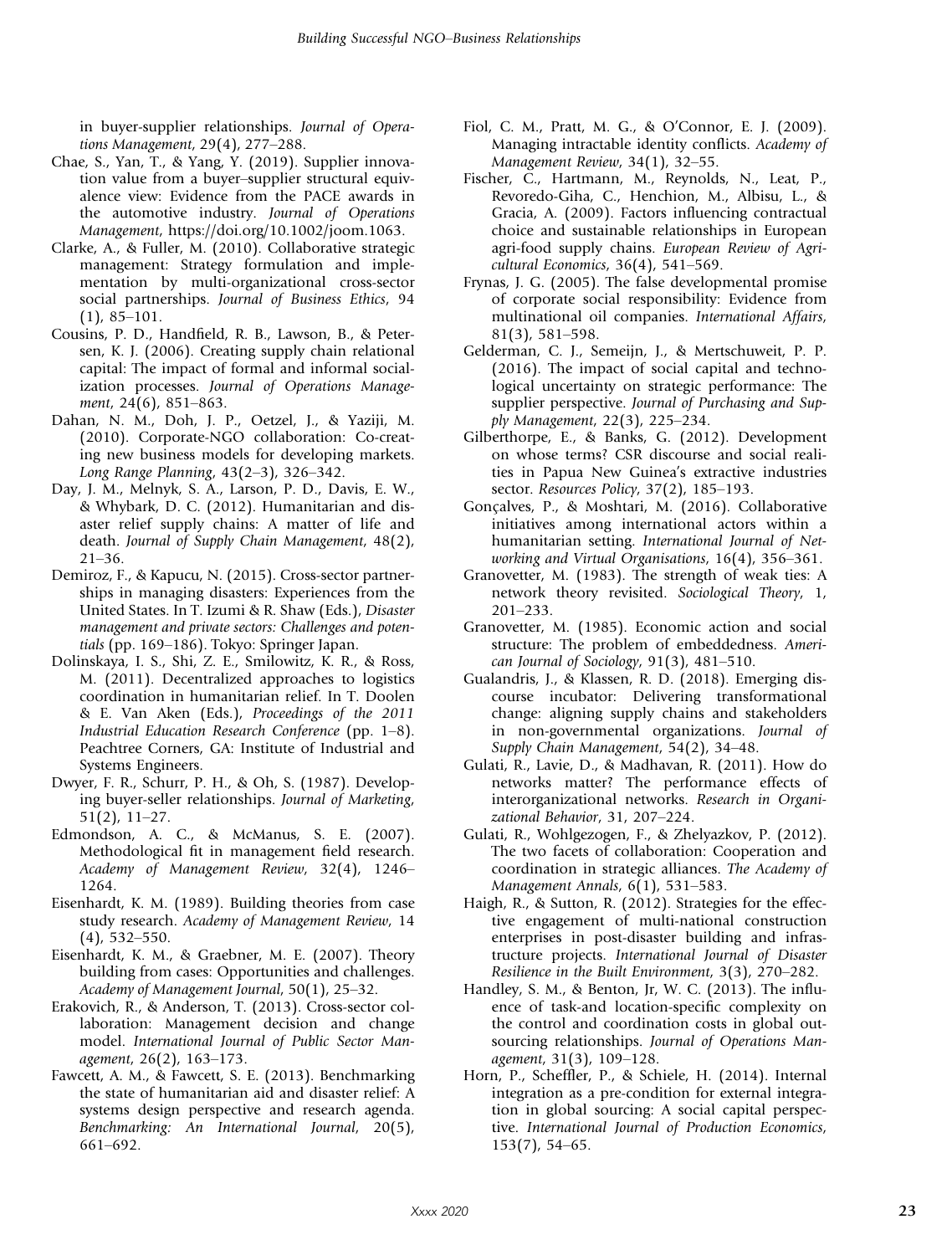- Hyatt, D. G., & Johnson, J. L. (2016). Expanding boundaries: Nongovernmental organizations as supply chain members. Elementa: Science of the Anthropocene, 4, 1–14. [https://doi.org/10.12952/](https://doi.org/10.12952/journal.elementa.000093) [journal.elementa.000093](https://doi.org/10.12952/journal.elementa.000093)
- Inkpen, A. C., & Tsang, E. W. (2005). Social capital, networks, and knowledge transfer. Academy of Management Review, 30(1), 146–165.
- Jap, S. D., & Anderson, E. (2007). Testing a life-cycle theory of cooperative interorganizational relationships: Movement across stages and performance. Management Science, 53(2), 260–275.
- Jensen, L. M. (2012). Humanitarian cluster leads: Lessons from 4PLs. Journal of Humanitarian Logistics and Supply Chain Management, 2(2), 148–160.
- Jick, T. D. (1979). Mixing qualitative and quantitative methods: Triangulation in action. Administrative Science Quarterly, 24(4), 602–611.
- Johnson, J. L., Dooley, K. J., Hyatt, D. G., & Hutson, A. M. (2018). Emerging discourse incubator: Cross-sector relations in global supply chains: A social capital perspective. Journal of Supply Chain Management, 54(2), 21–33.
- Kale, P., Singh, H., & Perlmutter, H. (2000). Learning and protection of proprietary assets in strategic alliances: Building relational capital. Strategic Management Journal, 21(3), 217–237.
- Kandori, M. (2008). Repeated games. In S. Durlauf & L. Blume (Eds.), The new Palgrave dictionary of economics (2nd ed.), Vol. 7 (pp. 98–105). New York, NY: Palgrave Macmillan.
- Ketokivi, M., & Choi, T. (2014). Renaissance of case research as a scientific method. Journal of Operations Management, 32(5), 232–240.
- Kilduff, M., & Tsai, W. (2003). Social networks and organizations. Los Angeles, CA: Sage.
- Kolk, A., & Lenfant, F. (2012). Business–NGO collaboration in a conflict setting: Partnership activities in the Democratic Republic of Congo. Business & Society, 51(3), 478–511.
- Koschmann, M. A., Kuhn, T. R., & Pfarrer, M. D. (2012). A communicative framework of value in cross-sector partnerships. Academy of Management Review, 37(3), 332–354.
- Kovacs, G., & Spens, K. M. (2007). Humanitarian logistics in disaster relief operations. International Journal of Physical Distribution and Logistics Management, 37(2), 99–114.
- Krause, D. R., Handfield, R. B., & Tyler, B. B. (2007). The relationships between supplier development, commitment, social capital accumulation and performance improvement. Journal of Operations Management, 25(2), 528–545.
- Lages, C., Lages, C. R., & Lages, L. F. (2005). The RELQUAL scale: a measure of relationship quality in export market ventures. Journal of Business Research, 58(8), 1040–1048.
- Lai, K. H., Cheng, T. C. E., & Yeung, A. C. (2005). Relationship stability and supplier commitment to quality. International Journal of Production Economics, 96(3), 397–410.
- Larsen, M. M., Manning, S., & Pedersen, T. (2013). Uncovering the hidden costs of offshoring: The interplay of complexity, organizational design, and experience. Strategic Management Journal, 34 (5), 533–552.
- Lawson, B., Tyler, B. B., & Cousins, P. D. (2008). Antecedents and consequences of social capital on buyer performance improvement. Journal of Operations management, 26(3), 446–460.
- Locke, K. (1996). Rewriting the discovery of grounded theory after 25 years? Journal of Management Inquiry, 5(3), 239–245.
- McWilliams, A., Siegel, D. S., & Wright, P. M. (2006). Corporate social responsibility: Strategic implications. Journal of Management Studies, 43(1), 1–18.
- Miles, M. B., & Huberman, A. M. (1984). Drawing valid meaning from qualitative data: Toward a shared craft. Educational Researcher, 13(5), 20–30.
- Molina-Gallart, N. (2014). Strange bedfellows? NGO– corporate relations in international development: An NGO perspective. Development Studies Research, 1(1), 42–53.
- Morgan, R. M., & Hunt, S. D. (1994). The commitment-trust theory of relationship marketing. Journal of Marketing, 58(3), 20–38.
- Muller, A., & Kräussl, R. (2011). Doing good deeds in times of need: A strategic perspective on corporate disaster donations. Strategic Management Journal, 32(9), 911–929.
- Nahapiet, J., & Ghoshal, S. (1998). Social capital, intellectual capital, and the organizational advantage. Academy of Management Review, 23(2), 242–266.
- Nurmala, N., de Vries, J., & de Leeuw, S. (2018). Cross-sector humanitarian–business partnerships in managing humanitarian logistics: An empirical verification. International Journal of Production Research, 56(21), 6842–6858.
- Palmatier, R. W., Houston, M. B., Dant, R. P., & Grewal, D. (2013). Relationship velocity: Toward a theory of relationship dynamics. Journal of Marketing, 77(1), 13–30.
- Payne, G. T., Moore, C. B., Griffis, S. E., & Autry, C. W. (2011). Multilevel challenges and opportunities in social capital research. Journal of Management, 37(2), 491–520.
- Pedraza-Martinez, A. J., & Van Wassenhove, L. N. (2016). Empirically grounded research in humanitarian operations management: The way forward. Journal of Operations Management, 45(1), 1–10.
- Peloza, J. (2009). The challenge of measuring financial impacts from investments in corporate social performance. Journal of Management, 35(6), 1518– 1541.
- Peloza, J., & Shang, J. (2011). How can corporate social responsibility activities create value for stakeholders? A systematic review. Journal of the Academy of Marketing Science, 39(1), 117–135.
- Perez-Aleman, P., & Sandilands, M. (2008). Building value at the top and the bottom of the global supply chain: MNC-NGO partnerships. California Management Review, 51(1), 24–49.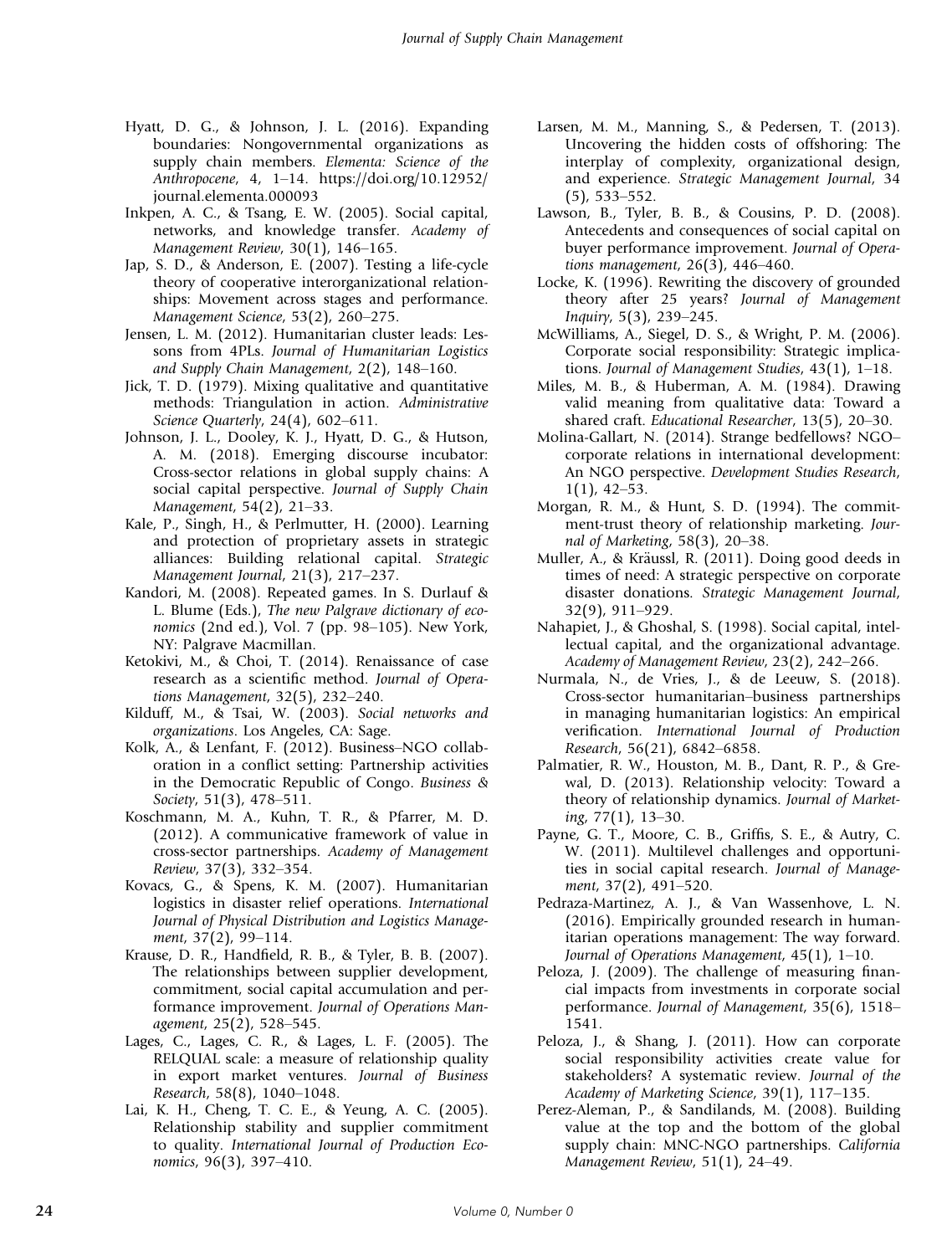- Prakash, A. (2002). Beyond Seattle: Globalization, the nonmarket environment and corporate strategy. Review of International Political Economy, 9(3), 513–537.
- Preston, D. S., Chen, D. Q., Swink, M., & Meade, L. (2017). Generating supplier benefits through buyer-enabled knowledge enrichment: A social capital perspective. Decision Sciences, 48(2), 248– 287.
- Rodriguez, J. A., Giménez Thomsen, C., Arenas, D., & Pagell, M. (2016). NGOs' initiatives to enhance social sustainability in the supply chain: Poverty alleviation through supplier development programs. Journal of Supply Chain Management, 52(3), 83–108.
- Rossetti, C., & Choi, T. Y. (2005). On the dark side of strategic sourcing: experiences from the aerospace industry. Academy of Management Perspectives, 19  $(1)$ , 46–60.
- Rueede, D., & Kreutzer, K. (2015). Legitimation work within a cross-sector social partnership. Journal of Business Ethics, 128(1), 39–58.
- Salancik, G. R., & Pfeffer, J. (1978). A social information processing approach to job attitudes and task design. Administrative Science Quarterly, 23(2), 224–253.
- Sharma, G., & Bansal, P. (2017). Partners for good: How business and NGOs engage the commercialsocial paradox. Organization Studies, 38(3-4), 341–364.
- Siggelkow, N. (2007). Persuasion with case studies. Academy of Management Journal, 50(1), 20–24.
- Strauss, A., & Corbin, J. (1990). Basics of qualitative research, Newbury Park, CA: Sage.
- Tatham, P. H., & Pettit, S. J. (2010). Transforming humanitarian logistics: The journey to supply network management. International Journal of Physical Distribution and Logistics Management, 40(8/9), 609–622.
- Thomas, A., & Fritz, L. (2006). Disaster Relief, Inc. Harvard Business Review, 84(November), 114.
- Tsai, W., & Ghoshal, S. (1998). Social capital and value creation: The role of intrafirm networks. Academy of Management Journal, 41(4), 464–476.
- UN (United Nations) (2015). Transforming our world: The 2030 agenda for sustainable development. New York, NY: United Nations.
- Uzzi, B. (1996). The sources and consequences of embeddedness for the economic performance of organizations: The network effect. American Sociological Review, 61(4), 674–698.
- Van Tulder, R., Seitanidi, M. M., Crane, A., & Brammer, S. (2016). Enhancing the impact of cross-sector partnerships. Journal of Business Ethics, 135(1),  $1-17$ .
- Van Wassenhove, L. (2006). Humanitarian aid logistics: Supply chain management in high gear. Journal of the Operational Research Society, 57(5), 475– 489.
- Vanpoucke, E., Vereecke, A., & Boyer, K. K. (2014). Triggers and patterns of integration initiatives in

successful buyer–supplier relationships. Journal of Operations Management, 32(1–2), 15–33.

- Vanpoucke, E., Vereecke, A., & Wetzels, M. (2014). Developing supplier integration capabilities for sustainable competitive advantage: A dynamic capabilities approach. Journal of Operations Management, 32(7–8), 446–461.
- Villena, V. H., Revilla, E., & Choi, T. Y. (2011). The dark side of buyer-supplier relationships: A social capital perspective. Journal of Operations Management, 29(6), 561–576.
- Waddock, S., & Smith, N. (2000). Relationships: The real challenge of corporate global citizenship. Business and Society Review, 105(1), 47–62.
- Weisbrod, B. A. (1997). The future of the nonprofit sector: Its entwining with private enterprise and government. Journal of Policy Analysis and Management, 16(4), 541–555.
- Whipple, J. M., Wiedmer, R., & Boyer, K. (2015). A dyadic investigation of collaborative competence, social capital, and performance in buyer–supplier relationships. Journal of Supply Chain Management, 51(2), 3–21.
- WHS (World Humanitarian Summit) (2015). Restoring humanity: Global voices calling for action: Synthesis of the consultation process for the World Humanitarian Summit. New York, NY: United Nations.
- WHS (2016). Commitments to action. New York, NY: United Nations.
- Yaziji, M., & Doh, J. (2009). NGOs and corporations: Conflict and collaboration. Cambridge: Cambridge University Press.
- Yin, R. K. (2014). Case study research: Design and methods (5th ed.). Thousand Oaks, CA: Sage.
- Yu, Y., & Huo, B. (2018). Supply chain quality integration: Relational antecedents and operational consequences. Supply Chain Management: An International Journal, 23(3), 188–206.